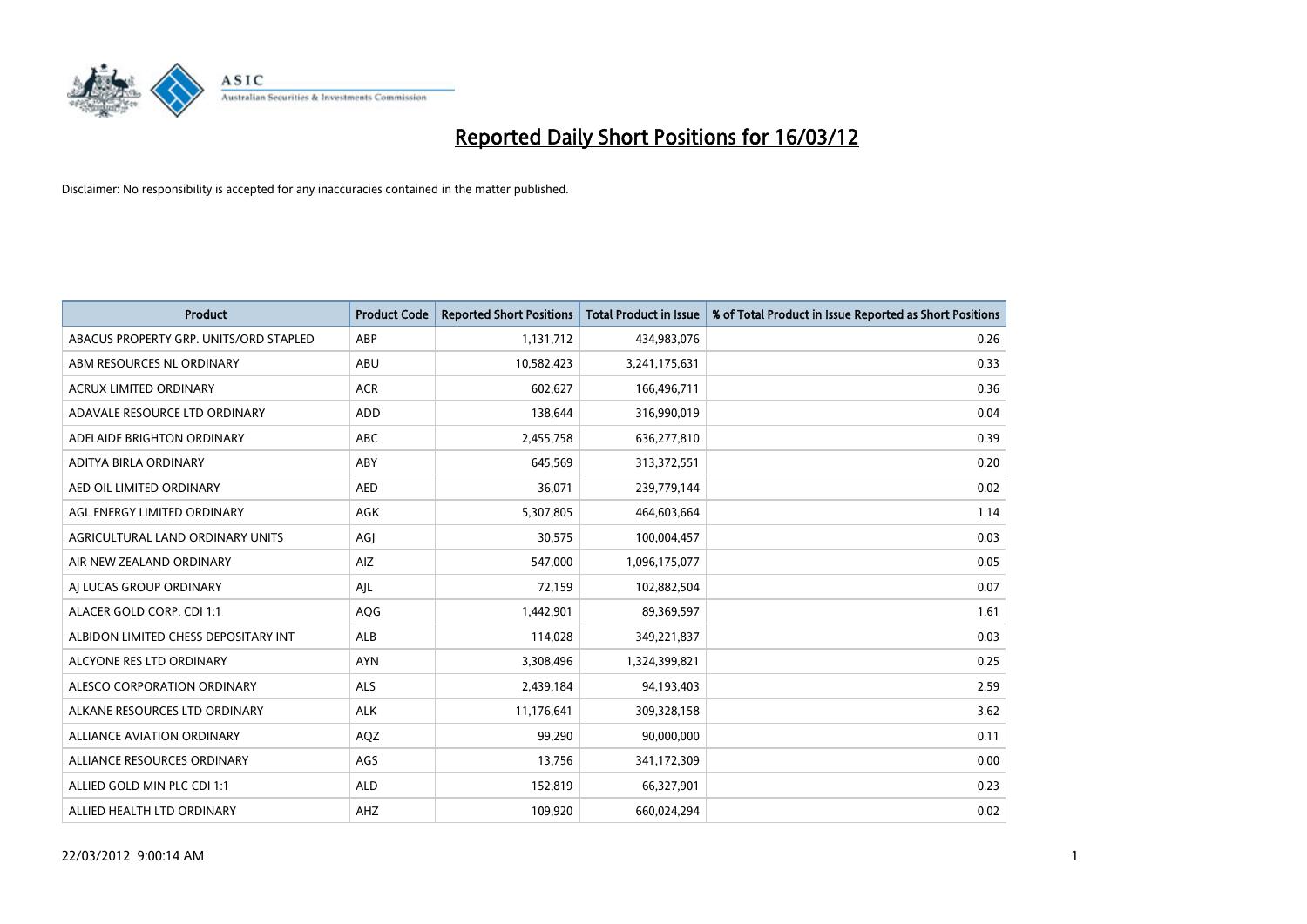

| Product                                 | <b>Product Code</b> | <b>Reported Short Positions</b> | <b>Total Product in Issue</b> | % of Total Product in Issue Reported as Short Positions |
|-----------------------------------------|---------------------|---------------------------------|-------------------------------|---------------------------------------------------------|
| ALTONA MINING LTD ORDINARY              | <b>AOH</b>          | 727,954                         | 522,091,038                   | 0.14                                                    |
| ALUMINA LIMITED ORDINARY                | AWC                 | 57,599,226                      | 2,440,196,187                 | 2.32                                                    |
| AMADEUS ENERGY ORDINARY                 | AMU                 | 454,000                         | 269,607,211                   | 0.17                                                    |
| AMALGAMATED HOLDINGS ORDINARY           | AHD                 | 20,720                          | 157,596,140                   | 0.01                                                    |
| AMCOR LIMITED ORDINARY                  | AMC                 | 5,399,506                       | 1,206,684,923                 | 0.41                                                    |
| AMP LIMITED ORDINARY                    | AMP                 | 10,489,722                      | 2,854,672,784                 | 0.34                                                    |
| AMPELLA MINING ORDINARY                 | <b>AMX</b>          | 1,593,483                       | 229,062,032                   | 0.68                                                    |
| ANSELL LIMITED ORDINARY                 | <b>ANN</b>          | 3,420,165                       | 130,656,668                   | 2.63                                                    |
| ANTARES ENERGY LTD ORDINARY             | <b>AZZ</b>          | 210,121                         | 260,000,000                   | 0.08                                                    |
| ANZ BANKING GRP LTD ORDINARY            | ANZ                 | 20,002,328                      | 2,679,508,264                 | 0.73                                                    |
| APA GROUP STAPLED SECURITIES            | <b>APA</b>          | 22,249,072                      | 639,334,625                   | 3.48                                                    |
| APEX MINERALS NL ORDINARY               | <b>AXM</b>          | 885,146                         | 5,550,243,713                 | 0.02                                                    |
| APN EUROPEAN RETAIL UNITS STAPLED SEC.  | AEZ                 | 11,832                          | 544,910,660                   | 0.00                                                    |
| APN NEWS & MEDIA ORDINARY               | <b>APN</b>          | 25,849,728                      | 630,211,415                   | 4.09                                                    |
| AQUARIUS PLATINUM. ORDINARY             | <b>AOP</b>          | 9,155,611                       | 470,312,578                   | 1.91                                                    |
| AQUILA RESOURCES ORDINARY               | <b>AQA</b>          | 3,927,388                       | 411,804,442                   | 0.92                                                    |
| ARAFURA RESOURCE LTD ORDINARY           | ARU                 | 12,077,934                      | 367,980,342                   | 3.26                                                    |
| ARB CORPORATION ORDINARY                | <b>ARP</b>          | 88,852                          | 72,481,302                    | 0.12                                                    |
| ARDENT LEISURE GROUP STAPLED SECURITIES | AAD                 | 416,418                         | 331,613,862                   | 0.13                                                    |
| ARISTOCRAT LEISURE ORDINARY             | ALL                 | 15, 171, 292                    | 543,181,024                   | 2.78                                                    |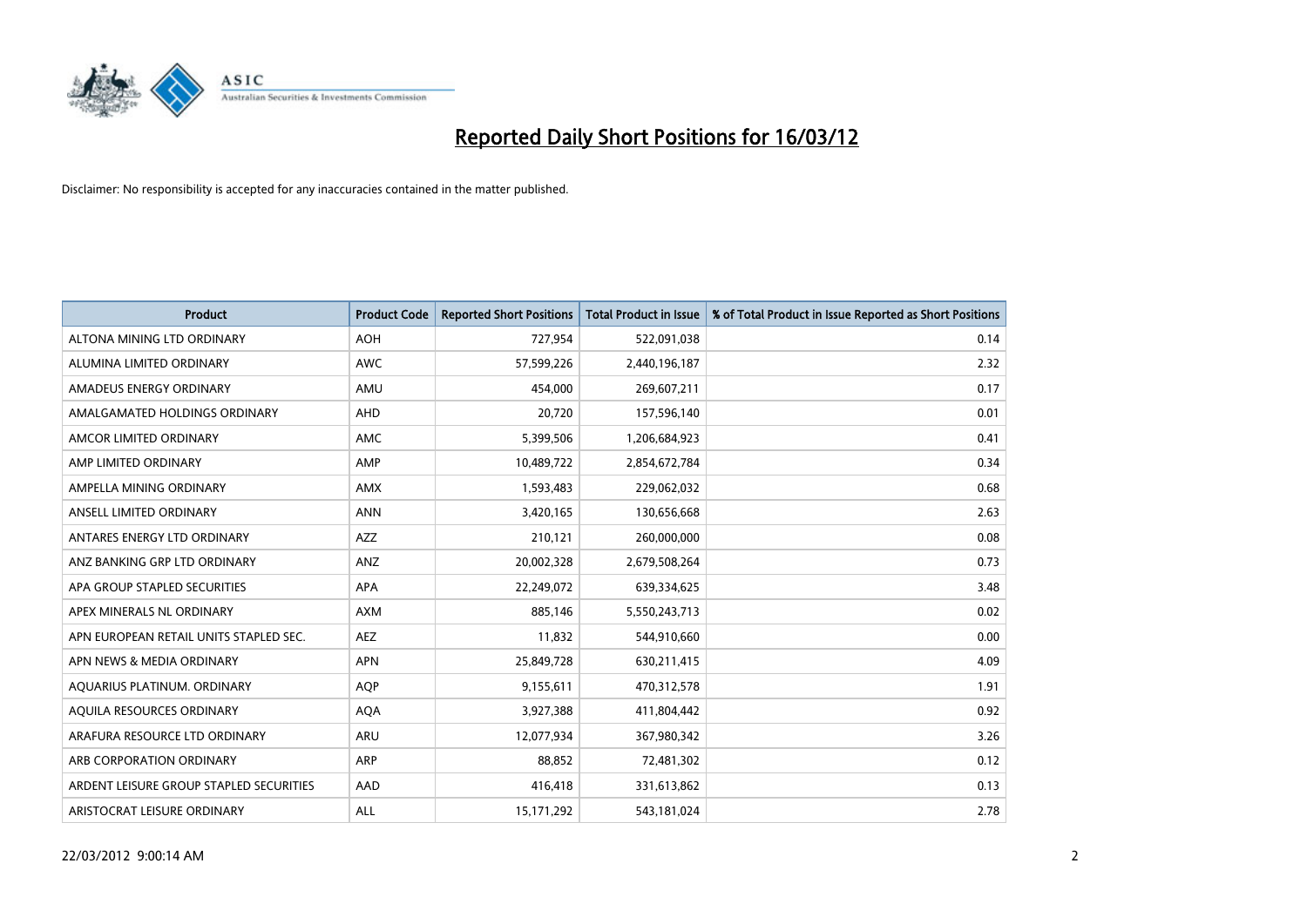

| <b>Product</b>                          | <b>Product Code</b> | <b>Reported Short Positions</b> | <b>Total Product in Issue</b> | % of Total Product in Issue Reported as Short Positions |
|-----------------------------------------|---------------------|---------------------------------|-------------------------------|---------------------------------------------------------|
| ASCIANO LIMITED ORDINARY                | <b>AIO</b>          | 16,854,144                      | 975,385,664                   | 1.73                                                    |
| ASG GROUP LIMITED ORDINARY              | ASZ                 | 168,990                         | 171,456,889                   | 0.10                                                    |
| ASPEN GROUP ORD/UNITS STAPLED           | APZ                 | 1,675,039                       | 596,206,393                   | 0.28                                                    |
| ASPIRE MINING LTD ORDINARY              | <b>AKM</b>          | 613,455                         | 620,594,556                   | 0.10                                                    |
| <b>ASTON RES LTD ORDINARY</b>           | <b>AZT</b>          | 240,573                         | 204,668,861                   | 0.12                                                    |
| ASTRO JAP PROP GROUP STAPLED SECURITIES | AJA                 | 12,050                          | 58,445,002                    | 0.01                                                    |
| ASX LIMITED ORDINARY                    | ASX                 | 3,064,290                       | 175,136,729                   | 1.75                                                    |
| ATLAS IRON LIMITED ORDINARY             | <b>AGO</b>          | 16,150,811                      | 894,874,560                   | 1.80                                                    |
| <b>AURORA OIL &amp; GAS ORDINARY</b>    | <b>AUT</b>          | 7,134,323                       | 411,655,343                   | 1.72                                                    |
| AUSDRILL LIMITED ORDINARY               | <b>ASL</b>          | 1,089,863                       | 303,654,821                   | 0.37                                                    |
| AUSENCO LIMITED ORDINARY                | AAX                 | 1,257,912                       | 123,258,843                   | 1.03                                                    |
| AUSGOLD LIMITED ORDINARY                | <b>AUC</b>          | 27,600                          | 120,488,473                   | 0.02                                                    |
| AUSTAL LIMITED ORDINARY                 | ASB                 | 451,918                         | 188,069,638                   | 0.24                                                    |
| <b>AUSTAR UNITED ORDINARY</b>           | <b>AUN</b>          | 6,105,978                       | 1,271,505,737                 | 0.47                                                    |
| AUSTBROKERS HOLDINGS ORDINARY           | <b>AUB</b>          | 2                               | 55,545,576                    | 0.00                                                    |
| AUSTIN ENGINEERING ORDINARY             | ANG                 | 6,244                           | 72,314,403                    | 0.00                                                    |
| <b>AUSTRALAND ASSETS ASSETS</b>         | AAZPB               | 1,168                           | 2,750,000                     | 0.04                                                    |
| AUSTRALAND PROPERTY STAPLED SECURITY    | <b>ALZ</b>          | 724,911                         | 576,846,597                   | 0.12                                                    |
| AUSTRALIAN AGRICULT, ORDINARY           | AAC                 | 750,881                         | 312,861,135                   | 0.23                                                    |
| AUSTRALIAN EDUCATION UNITS              | <b>AEU</b>          | 625,000                         | 175,465,397                   | 0.36                                                    |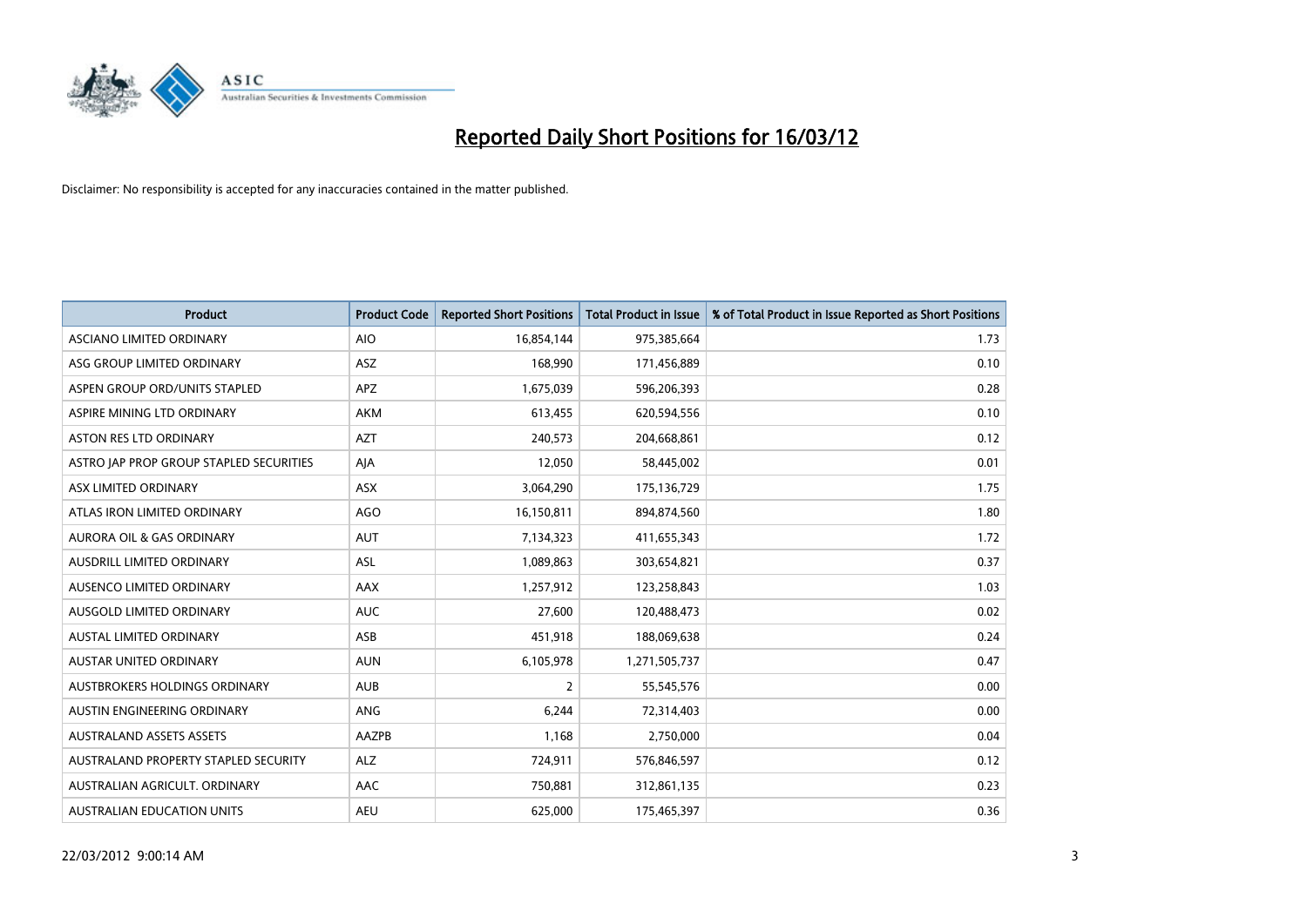

| <b>Product</b>                       | <b>Product Code</b> | <b>Reported Short Positions</b> | <b>Total Product in Issue</b> | % of Total Product in Issue Reported as Short Positions |
|--------------------------------------|---------------------|---------------------------------|-------------------------------|---------------------------------------------------------|
| AUSTRALIAN FOUNDAT, ORDINARY         | AFI                 | 300                             | 1,027,732,653                 | 0.00                                                    |
| AUSTRALIAN INFRASTR. UNITS/ORDINARY  | <b>AIX</b>          | 12,310,443                      | 620,733,944                   | 1.98                                                    |
| AUSTRALIAN MINES LTD ORDINARY        | <b>AUZ</b>          | 1,400,000                       | 636,910,317                   | 0.22                                                    |
| AUSTRALIAN PHARM, ORDINARY           | API                 | 403,786                         | 488,115,883                   | 0.08                                                    |
| AUTOMOTIVE HOLDINGS ORDINARY         | AHE                 | 4,404                           | 260,579,682                   | 0.00                                                    |
| AVEXA LIMITED ORDINARY               | <b>AVX</b>          | 243,657                         | 847,688,779                   | 0.03                                                    |
| AWE LIMITED ORDINARY                 | AWE                 | 2,398,140                       | 521,871,941                   | 0.46                                                    |
| AZUMAH RESOURCES ORDINARY            | <b>AZM</b>          | 2,594,598                       | 333,614,095                   | 0.78                                                    |
| <b>BANDANNA ENERGY ORDINARY</b>      | <b>BND</b>          | 3,112,280                       | 528,481,199                   | 0.58                                                    |
| BANK OF QUEENSLAND. ORDINARY         | <b>BOQ</b>          | 8,978,976                       | 229,598,329                   | 3.91                                                    |
| <b>BASE RES LIMITED ORDINARY</b>     | <b>BSE</b>          | 1,125,572                       | 460,440,029                   | 0.24                                                    |
| <b>BATHURST RESOURCES ORDINARY</b>   | <b>BTU</b>          | 6,394,891                       | 692,447,997                   | 0.93                                                    |
| <b>BC IRON LIMITED ORDINARY</b>      | <b>BCI</b>          | 271,650                         | 103,861,000                   | 0.26                                                    |
| BEACH ENERGY LIMITED ORDINARY        | <b>BPT</b>          | 8,828,792                       | 1,113,497,051                 | 0.82                                                    |
| BEADELL RESOURCE LTD ORDINARY        | <b>BDR</b>          | 6,490,652                       | 716,004,752                   | 0.89                                                    |
| BENDIGO AND ADELAIDE ORDINARY        | <b>BEN</b>          | 5,539,913                       | 384,382,783                   | 1.44                                                    |
| BERKELEY RESOURCES ORDINARY          | <b>BKY</b>          | 380,014                         | 174,298,273                   | 0.22                                                    |
| BETASHARES ASX RES ETF UNITS         | <b>ORE</b>          | 94,330                          | 4,220,217                     | 2.24                                                    |
| <b>BHP BILLITON LIMITED ORDINARY</b> | <b>BHP</b>          | 13,589,422                      | 3,211,691,105                 | 0.36                                                    |
| <b>BILLABONG ORDINARY</b>            | <b>BBG</b>          | 23,164,263                      | 255,102,103                   | 9.05                                                    |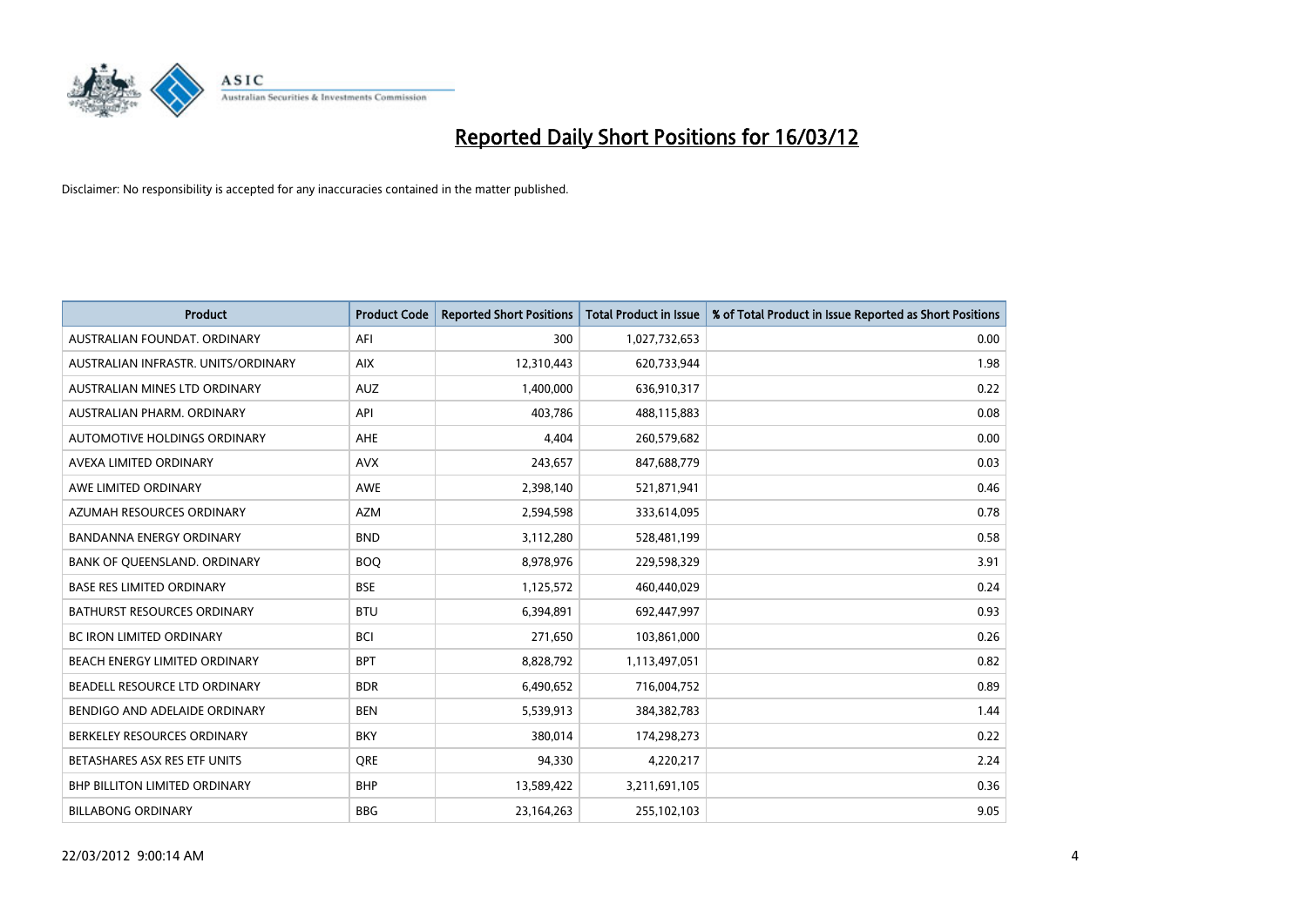

| <b>Product</b>                       | <b>Product Code</b> | <b>Reported Short Positions</b> | <b>Total Product in Issue</b> | % of Total Product in Issue Reported as Short Positions |
|--------------------------------------|---------------------|---------------------------------|-------------------------------|---------------------------------------------------------|
| <b>BIOTA HOLDINGS ORDINARY</b>       | <b>BTA</b>          | 1,485,939                       | 181,848,833                   | 0.82                                                    |
| <b>BISALLOY STEEL ORDINARY</b>       | <b>BIS</b>          | 84,480                          | 43,291,509                    | 0.20                                                    |
| BKI INVESTMENT LTD ORDINARY          | BKI                 | 508                             | 425,549,573                   | 0.00                                                    |
| <b>BLACKTHORN RESOURCES ORDINARY</b> | <b>BTR</b>          | 73,152                          | 122,918,000                   | 0.06                                                    |
| <b>BLUESCOPE STEEL LTD ORDINARY</b>  | <b>BSL</b>          | 32,623,608                      | 3,349,185,247                 | 0.97                                                    |
| <b>BOART LONGYEAR ORDINARY</b>       | <b>BLY</b>          | 4,951,114                       | 461,163,412                   | 1.07                                                    |
| <b>BOOM LOGISTICS ORDINARY</b>       | <b>BOL</b>          | 338,639                         | 468,663,585                   | 0.07                                                    |
| BORAL LIMITED, ORDINARY              | <b>BLD</b>          | 28,823,000                      | 744,778,604                   | 3.87                                                    |
| BOTSWANA METALS LTD ORDINARY         | <b>BML</b>          | 7,000                           | 184,784,486                   | 0.00                                                    |
| <b>BRADKEN LIMITED ORDINARY</b>      | <b>BKN</b>          | 4,791,324                       | 166,624,800                   | 2.88                                                    |
| <b>BRAMBLES LIMITED ORDINARY</b>     | <b>BXB</b>          | 11,349,264                      | 1,480,481,734                 | 0.74                                                    |
| <b>BREVILLE GROUP LTD ORDINARY</b>   | <b>BRG</b>          | 2,739                           | 130,095,322                   | 0.00                                                    |
| <b>BRICKWORKS LIMITED ORDINARY</b>   | <b>BKW</b>          | 5,931                           | 147,567,333                   | 0.00                                                    |
| <b>BROCKMAN RESOURCES ORDINARY</b>   | <b>BRM</b>          | 116,500                         | 145,013,151                   | 0.08                                                    |
| BT INVESTMENT MNGMNT ORDINARY        | <b>BTT</b>          | 2,204                           | 267,906,977                   | 0.00                                                    |
| <b>BURU ENERGY ORDINARY</b>          | <b>BRU</b>          | 6,744,067                       | 234,219,477                   | 2.87                                                    |
| <b>BWP TRUST ORDINARY UNITS</b>      | <b>BWP</b>          | 677,509                         | 525,255,093                   | 0.12                                                    |
| CABCHARGE AUSTRALIA ORDINARY         | CAB                 | 530,964                         | 120,437,014                   | 0.43                                                    |
| CALTEX AUSTRALIA ORDINARY            | <b>CTX</b>          | 6,278,320                       | 270,000,000                   | 2.30                                                    |
| CAMPBELL BROTHERS ORDINARY           | <b>CPB</b>          | 1,540,766                       | 67,503,411                    | 2.30                                                    |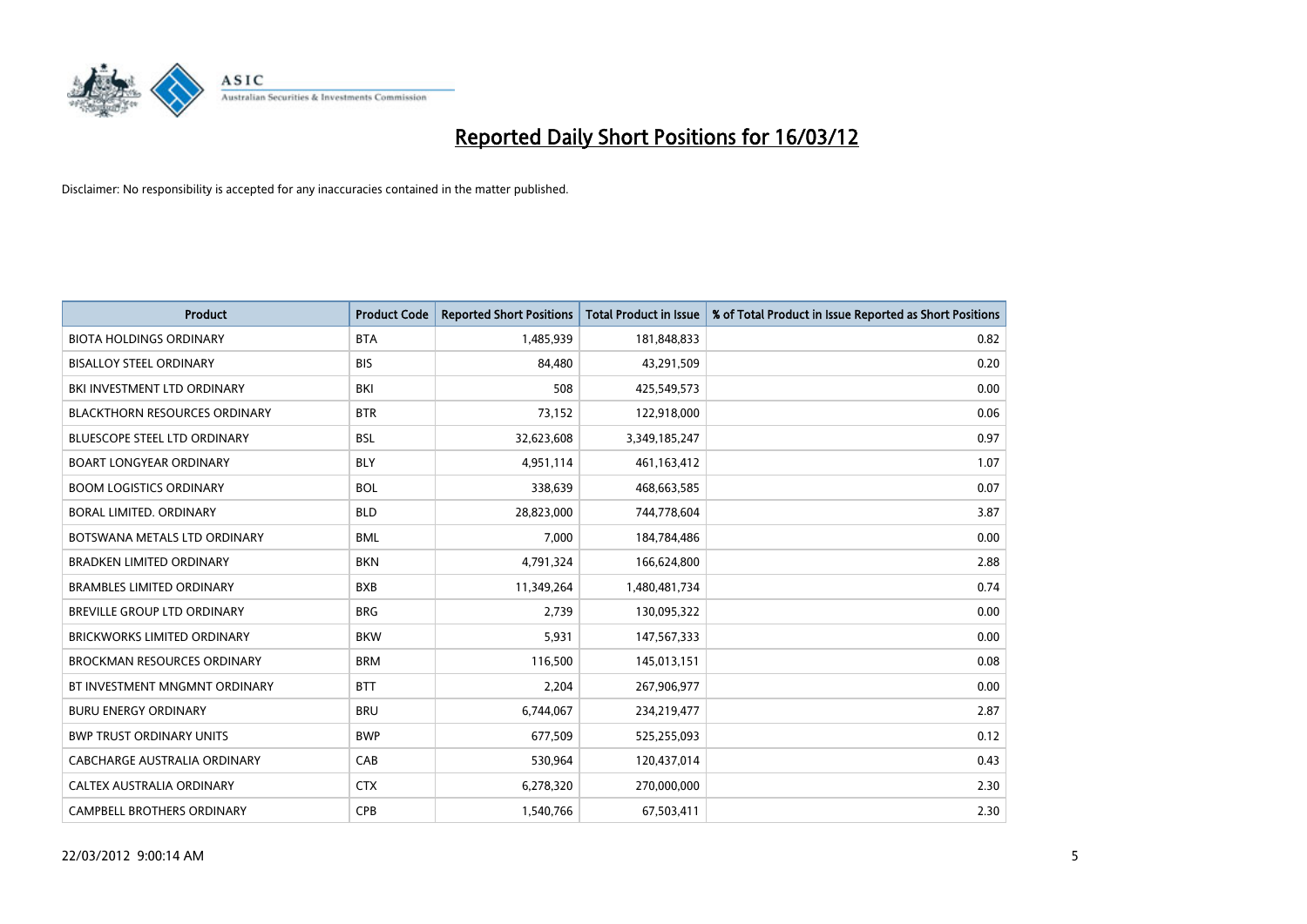

| <b>Product</b>                                | <b>Product Code</b> | <b>Reported Short Positions</b> | <b>Total Product in Issue</b> | % of Total Product in Issue Reported as Short Positions |
|-----------------------------------------------|---------------------|---------------------------------|-------------------------------|---------------------------------------------------------|
| CAPE LAMBERT RES LTD ORDINARY                 | <b>CFE</b>          | 503,489                         | 689,108,792                   | 0.07                                                    |
| CARABELLA RES LTD ORDINARY                    | <b>CLR</b>          | 64,000                          | 133,642,797                   | 0.05                                                    |
| <b>CARBON ENERGY ORDINARY</b>                 | <b>CNX</b>          | 1,130,668                       | 772,293,626                   | 0.15                                                    |
| CARDNO LIMITED ORDINARY                       | CDD                 | 10,240                          | 137,705,417                   | 0.00                                                    |
| CARNARVON PETROLEUM ORDINARY                  | <b>CVN</b>          | 1,219,629                       | 694,644,634                   | 0.17                                                    |
| <b>CARNEGIE WAVE ENERGY ORDINARY</b>          | <b>CWE</b>          | 83,000                          | 1,021,487,627                 | 0.01                                                    |
| <b>CARPATHIAN RESOURCES ORDINARY</b>          | <b>CPN</b>          | 75,000                          | 304,535,101                   | 0.02                                                    |
| CARPENTARIA EXP. LTD ORDINARY                 | CAP                 | 9,777                           | 99,191,301                    | 0.01                                                    |
| CARSALES.COM LTD ORDINARY                     | <b>CRZ</b>          | 14,859,329                      | 233,674,223                   | 6.32                                                    |
| <b>CASH CONVERTERS ORDINARY</b>               | CCV                 | 68,107                          | 379,761,025                   | 0.01                                                    |
| <b>CASPIAN OIL &amp; GAS ORDINARY</b>         | CIG                 | 50,000                          | 1,331,500,513                 | 0.00                                                    |
| <b>CELLNET GROUP ORDINARY</b>                 | <b>CLT</b>          | 1,342                           | 59,570,111                    | 0.00                                                    |
| CENTRAL PETROLEUM ORDINARY                    | <b>CTP</b>          | 11,455                          | 1,253,376,265                 | 0.00                                                    |
| CENTRO RETAIL AUST ORD/UNIT STAPLED SEC       | <b>CRF</b>          | 8,399,911                       | 1,340,723,189                 | 0.63                                                    |
| <b>CENTRO RETAIL GROUP STAPLED SECURITIES</b> | <b>CER</b>          | 452,940                         | 2,286,399,424                 | 0.02                                                    |
| CERAMIC FUEL CELLS ORDINARY                   | <b>CFU</b>          | 356,061                         | 1,366,298,863                 | 0.03                                                    |
| CERRO RESOURCES NL ORDINARY                   | <b>CJO</b>          | 2,992                           | 748,768,606                   | 0.00                                                    |
| CFS RETAIL PROPERTY UNITS                     | <b>CFX</b>          | 63,184,047                      | 2,839,591,911                 | 2.24                                                    |
| CGA MINING LIMITED ORDINARY                   | CGX                 | 67,582                          | 334,725,726                   | 0.02                                                    |
| CHALLENGER DIV.PRO. STAPLED UNITS             | <b>CDI</b>          | 86,029                          | 883,903,667                   | 0.00                                                    |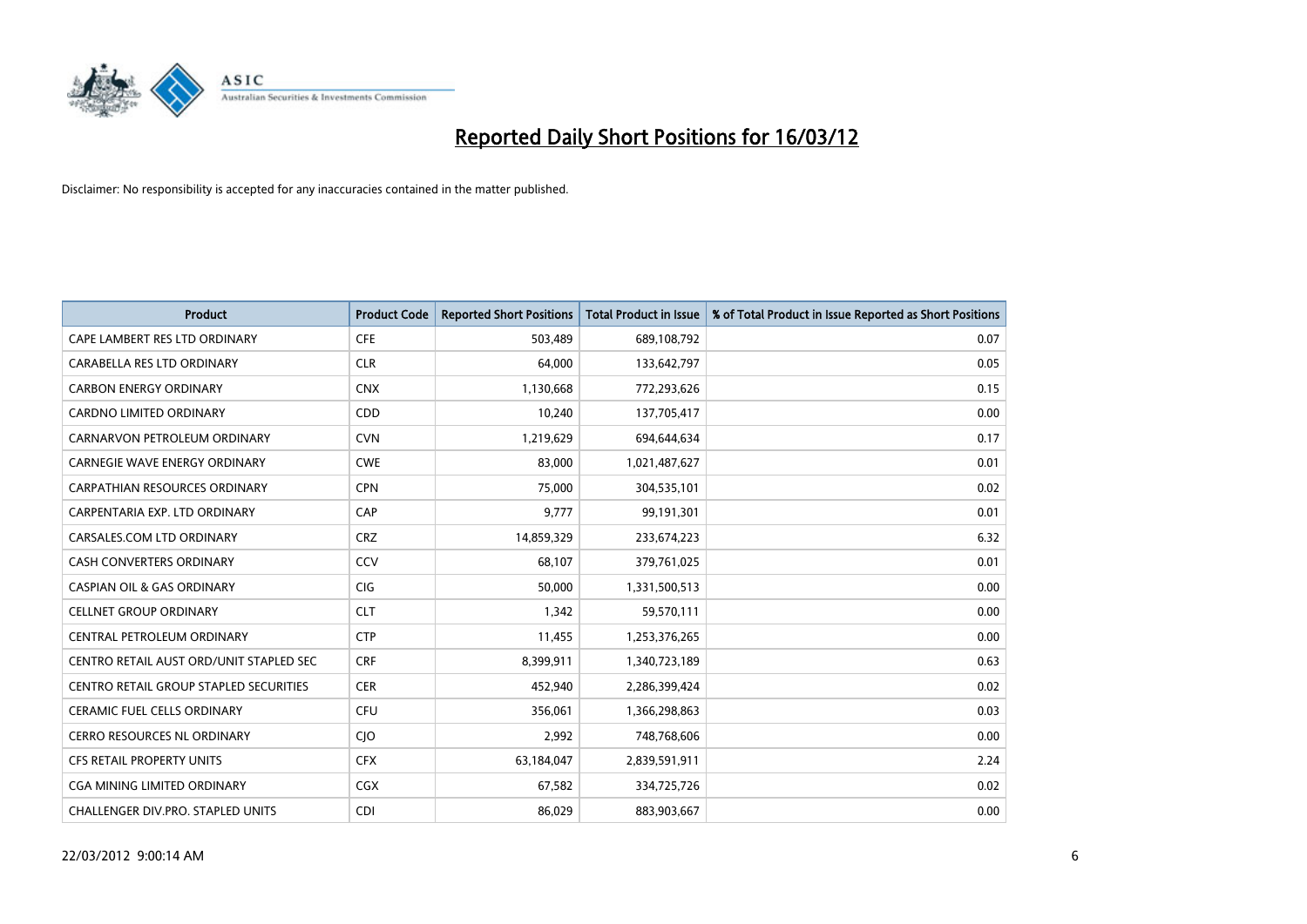

| <b>Product</b>                           | <b>Product Code</b> | <b>Reported Short Positions</b> | <b>Total Product in Issue</b> | % of Total Product in Issue Reported as Short Positions |
|------------------------------------------|---------------------|---------------------------------|-------------------------------|---------------------------------------------------------|
| <b>CHALLENGER INFRAST, STAPLED UNITS</b> | <b>CIF</b>          | 190,694                         | 316,223,785                   | 0.06                                                    |
| CHALLENGER LIMITED ORDINARY              | <b>CGF</b>          | 4,687,424                       | 552,169,544                   | 0.86                                                    |
| CHANDLER MACLEOD LTD ORDINARY            | <b>CMG</b>          | 11,970                          | 466,466,720                   | 0.00                                                    |
| CHARTER HALL GROUP STAPLED US PROHIBIT.  | <b>CHC</b>          | 221,037                         | 308,092,325                   | 0.06                                                    |
| <b>CHARTER HALL OFFICE UNIT</b>          | CQ <sub>O</sub>     | 7,194,799                       | 493,319,730                   | 1.45                                                    |
| <b>CHARTER HALL RETAIL UNITS</b>         | CQR                 | 835,714                         | 299,628,571                   | 0.28                                                    |
| <b>CHORUS LIMITED ORDINARY</b>           | <b>CNU</b>          | 1,432,551                       | 385,082,123                   | 0.37                                                    |
| CITIGOLD CORP LTD ORDINARY               | <b>CTO</b>          | 1,682,665                       | 1,105,078,301                 | 0.15                                                    |
| CLINUVEL PHARMACEUT, ORDINARY            | CUV                 | 4,127                           | 30,856,956                    | 0.01                                                    |
| <b>CLOUGH LIMITED ORDINARY</b>           | <b>CLO</b>          | 501,591                         | 769,716,269                   | 0.06                                                    |
| CNPR GRP UNITS/ORD STAPLED               | <b>CNP</b>          | 2,537                           | 972,414,514                   | 0.00                                                    |
| COAL OF AFRICA LTD ORDINARY              | <b>CZA</b>          | 210,844                         | 662,484,573                   | 0.03                                                    |
| COALSPUR MINES LTD ORDINARY              | <b>CPL</b>          | 6,815,918                       | 620,659,899                   | 1.09                                                    |
| <b>COBAR CONSOLIDATED ORDINARY</b>       | CCU                 | 196,838                         | 208,868,037                   | 0.09                                                    |
| COCA-COLA AMATIL ORDINARY                | <b>CCL</b>          | 9,978,495                       | 759,567,552                   | 1.30                                                    |
| COCHLEAR LIMITED ORDINARY                | <b>COH</b>          | 5,450,657                       | 56,929,432                    | 9.57                                                    |
| COCKATOO COAL ORDINARY                   | <b>COK</b>          | 9,700,170                       | 1,016,196,908                 | 0.93                                                    |
| <b>COKAL LTD ORDINARY</b>                | <b>CKA</b>          | 334,038                         | 411,046,892                   | 0.08                                                    |
| <b>COLLINS FOODS LTD ORDINARY</b>        | <b>CKF</b>          | 23,670                          | 93,000,003                    | 0.03                                                    |
| COMMONWEALTH BANK, ORDINARY              | <b>CBA</b>          | 31,252,647                      | 1,581,280,593                 | 1.94                                                    |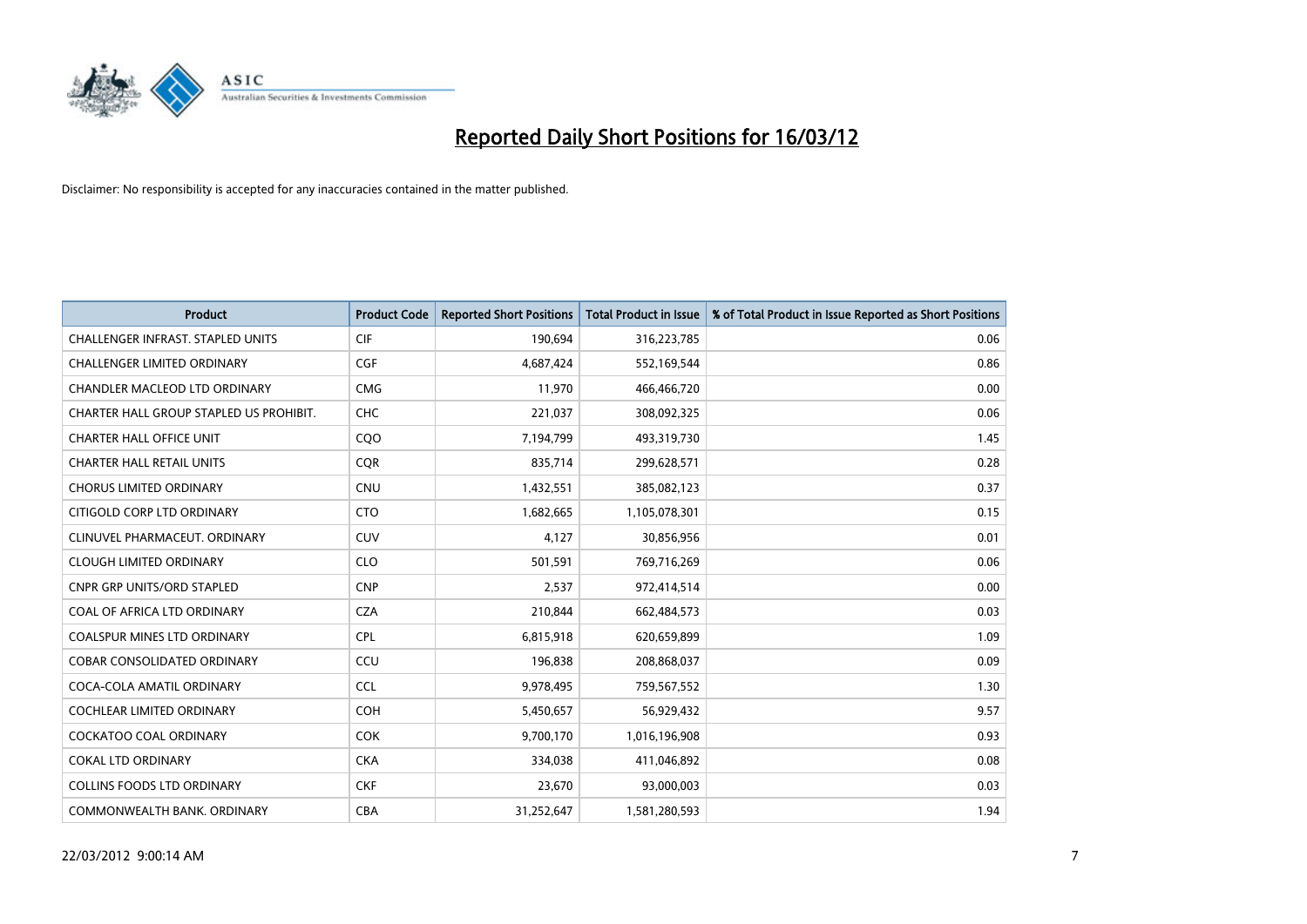

| <b>Product</b>                          | <b>Product Code</b> | <b>Reported Short Positions</b> | <b>Total Product in Issue</b> | % of Total Product in Issue Reported as Short Positions |
|-----------------------------------------|---------------------|---------------------------------|-------------------------------|---------------------------------------------------------|
| <b>COMMONWEALTH PROP ORDINARY UNITS</b> | <b>CPA</b>          | 28,239,397                      | 2,389,601,065                 | 1.19                                                    |
| <b>COMPASS RESOURCES ORDINARY</b>       | <b>CMR</b>          | 63,000                          | 1,403,744,100                 | 0.00                                                    |
| <b>COMPUTERSHARE LTD ORDINARY</b>       | <b>CPU</b>          | 9,927,607                       | 555,664,059                   | 1.75                                                    |
| CONSOLIDATED MEDIA. ORDINARY            | <b>CMI</b>          | 1,094,149                       | 561,834,996                   | 0.19                                                    |
| <b>CONTANGO MICROCAP ORDINARY</b>       | <b>CTN</b>          | 7,500                           | 147,467,406                   | 0.01                                                    |
| CONTINENTAL COAL LTD ORDINARY           | CCC                 | 373,187                         | 421,018,421                   | 0.09                                                    |
| <b>COOPER ENERGY LTD ORDINARY</b>       | <b>COE</b>          | 89,539                          | 292,791,528                   | 0.03                                                    |
| <b>COPPER STRIKE LTD ORDINARY</b>       | <b>CSE</b>          | 714                             | 106,844,810                   | 0.00                                                    |
| <b>CORDLIFE LIMITED ORDINARY</b>        | CBB                 |                                 | 150,887,354                   | 0.00                                                    |
| <b>CREDIT CORP GROUP ORDINARY</b>       | <b>CCP</b>          | 4,756                           | 45,571,114                    | 0.01                                                    |
| <b>CROMWELL PROP STAPLED SECURITIES</b> | <b>CMW</b>          | 1,034,042                       | 1,113,187,895                 | 0.09                                                    |
| <b>CROWN LIMITED ORDINARY</b>           | <b>CWN</b>          | 4,642,532                       | 728,394,185                   | 0.64                                                    |
| <b>CSG LIMITED ORDINARY</b>             | CSV                 | 664,458                         | 282,567,499                   | 0.23                                                    |
| <b>CSL LIMITED ORDINARY</b>             | <b>CSL</b>          | 7,005,978                       | 519,390,450                   | 1.33                                                    |
| <b>CSR LIMITED ORDINARY</b>             | <b>CSR</b>          | 26,123,328                      | 506,000,315                   | 5.15                                                    |
| <b>CUDECO LIMITED ORDINARY</b>          | CDU                 | 2,199,601                       | 190,709,873                   | 1.15                                                    |
| CUE ENERGY RESOURCE ORDINARY            | <b>CUE</b>          | 2,777,321                       | 695,153,053                   | 0.40                                                    |
| <b>CUSTOMERS LIMITED ORDINARY</b>       | <b>CUS</b>          | 52,878                          | 134,869,357                   | 0.04                                                    |
| DART ENERGY LTD ORDINARY                | <b>DTE</b>          | 9,965,283                       | 736,141,536                   | 1.36                                                    |
| DATA#3 LIMITED ORDINARY                 | <b>DTL</b>          | 160,950                         | 153,974,950                   | 0.10                                                    |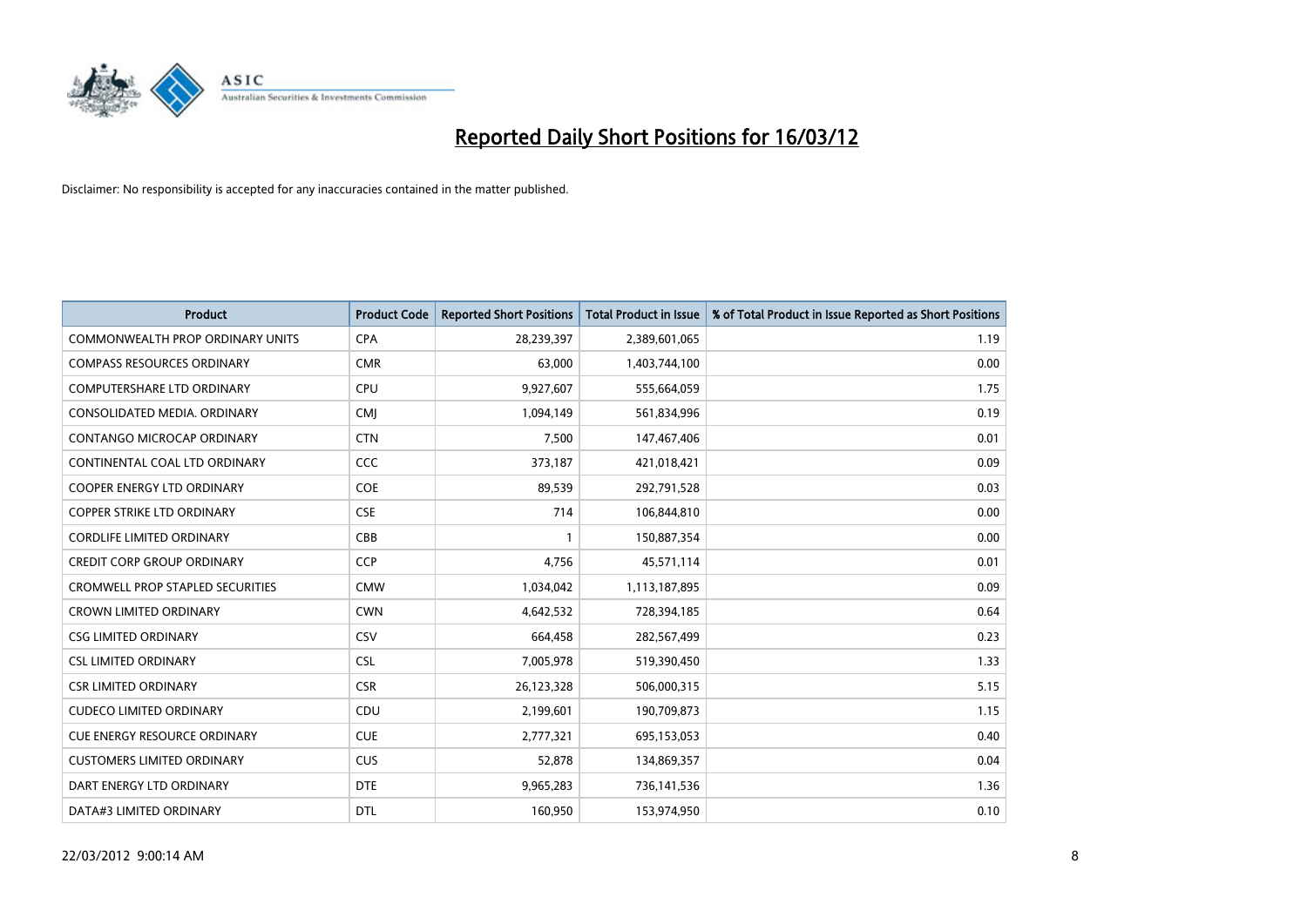

| <b>Product</b>                     | <b>Product Code</b> | <b>Reported Short Positions</b> | <b>Total Product in Issue</b> | % of Total Product in Issue Reported as Short Positions |
|------------------------------------|---------------------|---------------------------------|-------------------------------|---------------------------------------------------------|
| DAVID JONES LIMITED ORDINARY       | <b>DJS</b>          | 58,965,811                      | 524,940,325                   | 11.22                                                   |
| DECMIL GROUP LIMITED ORDINARY      | <b>DCG</b>          | 69,879                          | 165,692,757                   | 0.03                                                    |
| DEEP YELLOW LIMITED ORDINARY       | <b>DYL</b>          | 16,459                          | 1,128,736,403                 | 0.00                                                    |
| DEVINE LIMITED ORDINARY            | <b>DVN</b>          | 1,011                           | 158,730,556                   | 0.00                                                    |
| DEXUS PROPERTY GROUP STAPLED UNITS | <b>DXS</b>          | 17,932,342                      | 4,839,024,176                 | 0.35                                                    |
| DISCOVERY METALS LTD ORDINARY      | <b>DML</b>          | 5,571,542                       | 442,128,231                   | 1.29                                                    |
| DOMINO PIZZA ENTERPR ORDINARY      | <b>DMP</b>          | 42,441                          | 69,899,674                    | 0.06                                                    |
| DOWNER EDI LIMITED ORDINARY        | <b>DOW</b>          | 6,179,980                       | 429,100,296                   | 1.44                                                    |
| DRILLSEARCH ENERGY ORDINARY        | <b>DLS</b>          | 1,548,462                       | 336,799,196                   | 0.46                                                    |
| DUET GROUP STAPLED US PROHIBIT.    | <b>DUE</b>          | 14,711,604                      | 1,109,831,386                 | 1.33                                                    |
| DULUXGROUP LIMITED ORDINARY        | <b>DLX</b>          | 8,240,211                       | 367,456,259                   | 2.24                                                    |
| ECHO ENTERTAINMENT ORDINARY        | <b>EGP</b>          | 50,120,709                      | 688,019,737                   | 7.28                                                    |
| ELDERS LIMITED ORDINARY            | <b>ELD</b>          | 12,229,590                      | 448,598,480                   | 2.74                                                    |
| ELDORADO GOLD CORP CDI 1:1         | EAU                 | 44,646                          | 9,209,510                     | 0.48                                                    |
| ELEMENTAL MINERALS ORDINARY        | <b>ELM</b>          | 125,126                         | 243,614,280                   | 0.05                                                    |
| ELEMENTOS LIMITED ORDINARY         | <b>ELT</b>          | 16                              | 82,383,526                    | 0.00                                                    |
| ELIXIR PETROLEUM LTD ORDINARY      | <b>EXR</b>          | 324,400                         | 217,288,472                   | 0.15                                                    |
| <b>EMECO HOLDINGS ORDINARY</b>     | <b>EHL</b>          | 1,432,168                       | 631,237,586                   | 0.24                                                    |
| <b>ENDEAVOUR MIN CORP CDI 1:1</b>  | <b>EVR</b>          | 77,319                          | 119,067,827                   | 0.05                                                    |
| ENERGY RESOURCES ORDINARY 'A'      | ERA                 | 5,306,996                       | 517,725,062                   | 1.00                                                    |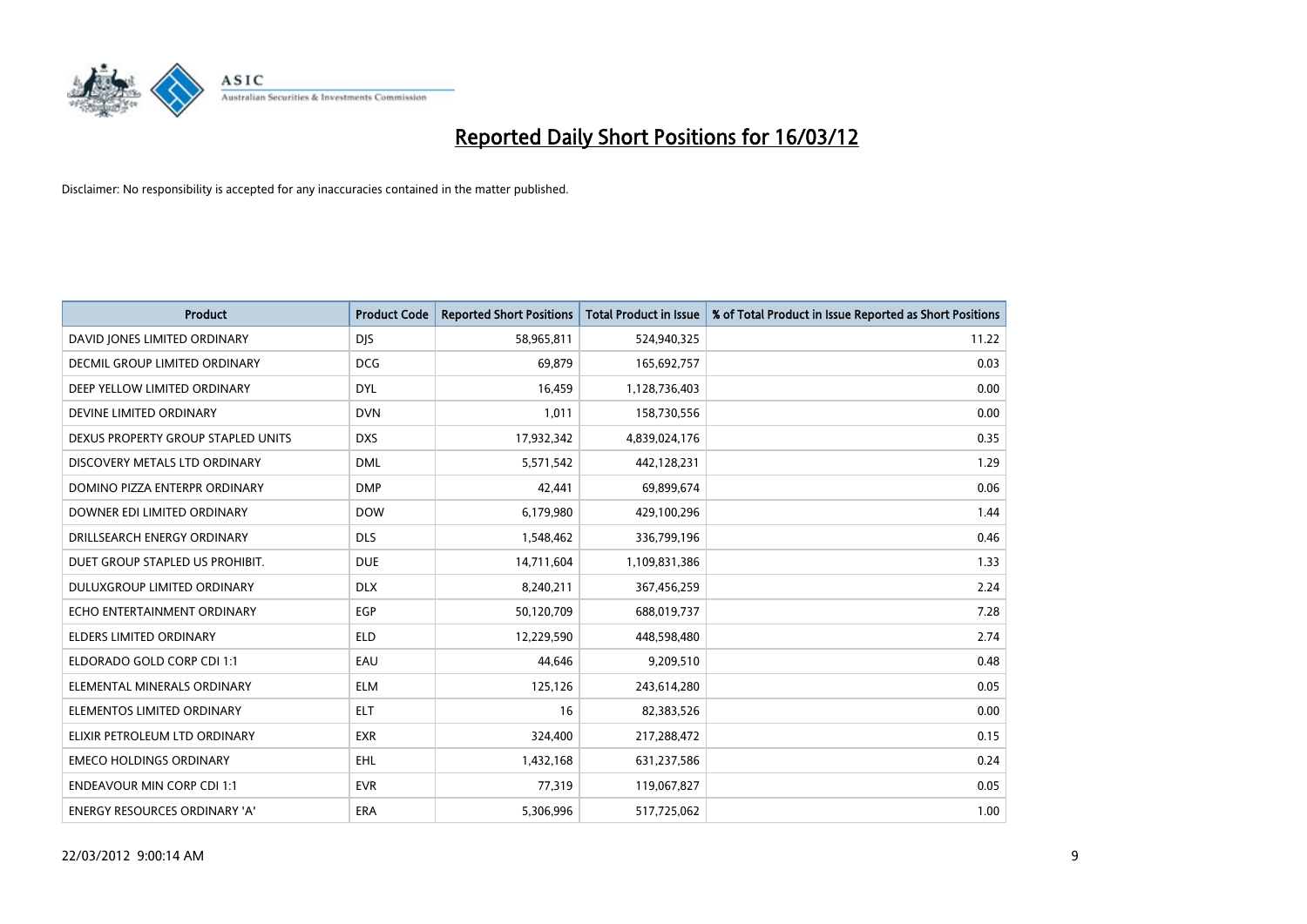

| <b>Product</b>                        | <b>Product Code</b> | <b>Reported Short Positions</b> | <b>Total Product in Issue</b> | % of Total Product in Issue Reported as Short Positions |
|---------------------------------------|---------------------|---------------------------------|-------------------------------|---------------------------------------------------------|
| <b>ENERGY WORLD CORPOR, ORDINARY</b>  | <b>EWC</b>          | 23,601,416                      | 1,734,166,672                 | 1.34                                                    |
| <b>ENTEK ENERGY LTD ORDINARY</b>      | ETE                 | 489,903                         | 510,657,387                   | 0.10                                                    |
| <b>ENTELLECT LIMITED ORDINARY</b>     | <b>ESN</b>          | 464,050                         | 985,337,932                   | 0.05                                                    |
| <b>ENVESTRA LIMITED ORDINARY</b>      | <b>ENV</b>          | 3,774,664                       | 1,547,890,032                 | 0.24                                                    |
| EQUATORIAL RES LTD ORDINARY           | EQX                 | 37,691                          | 114,748,553                   | 0.03                                                    |
| ETFS METALS. ETFS GOLD                | GOLD                | 681                             | 3,913,619                     | 0.02                                                    |
| <b>EUROZ LIMITED ORDINARY</b>         | <b>EZL</b>          | 15,266                          | 143,606,882                   | 0.01                                                    |
| EVOLUTION MINING LTD ORDINARY         | <b>EVN</b>          | 3,042,361                       | 707,105,713                   | 0.43                                                    |
| <b>EXCO RESOURCES LTD ORDINARY</b>    | <b>EXS</b>          | 5,560                           | 356,044,187                   | 0.00                                                    |
| EXOMA ENERGY LIMITED ORDINARY         | EXE                 | 281,678                         | 417,357,759                   | 0.07                                                    |
| EXTRACT RESOURCES ORDINARY            | <b>EXT</b>          | 411,086                         | 252,220,823                   | 0.16                                                    |
| FAIRFAX MEDIA LTD ORDINARY            | <b>FXJ</b>          | 268,643,533                     | 2,351,955,725                 | 11.45                                                   |
| <b>FAR LTD ORDINARY</b>               | <b>FAR</b>          | 21,000,000                      | 2,150,080,157                 | 0.98                                                    |
| FISHER & PAYKEL APP. ORDINARY         | <b>FPA</b>          | 18,298                          | 724,235,162                   | 0.00                                                    |
| FKP PROPERTY GROUP STAPLED SECURITIES | <b>FKP</b>          | 20,759,794                      | 1,197,968,723                 | 1.72                                                    |
| FLEETWOOD CORP ORDINARY               | <b>FWD</b>          | 231,162                         | 58,918,235                    | 0.38                                                    |
| FLETCHER BUILDING ORDINARY            | <b>FBU</b>          | 10,024,502                      | 680,739,504                   | 1.47                                                    |
| FLEXIGROUP LIMITED ORDINARY           | FXL                 | 50.396                          | 279,268,329                   | 0.01                                                    |
| <b>FLIGHT CENTRE ORDINARY</b>         | <b>FLT</b>          | 9,195,432                       | 100,017,679                   | 9.18                                                    |
| <b>FLINDERS MINES LTD ORDINARY</b>    | <b>FMS</b>          | 33,973,814                      | 1,821,300,404                 | 1.86                                                    |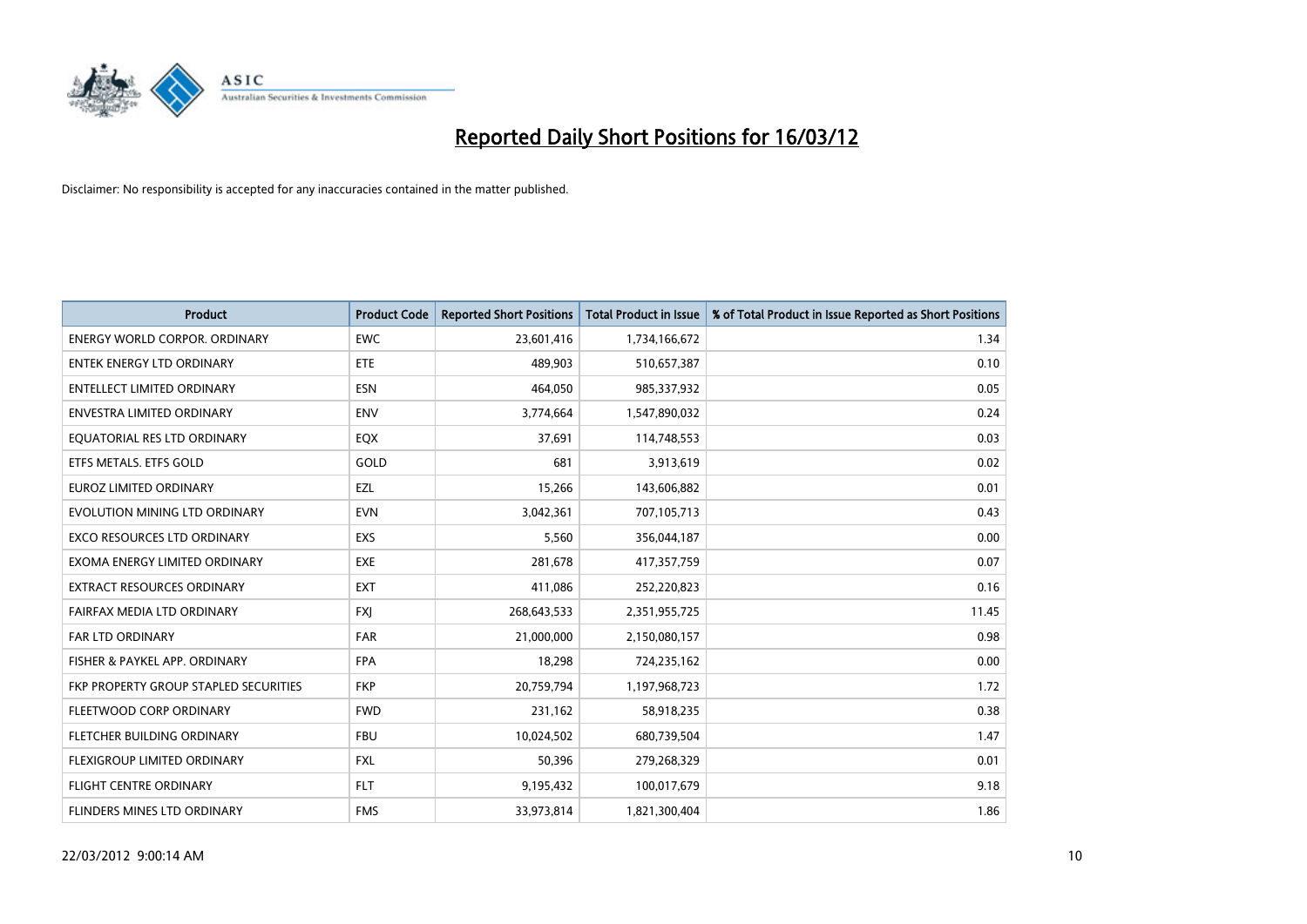

| <b>Product</b>                            | <b>Product Code</b> | <b>Reported Short Positions</b> | <b>Total Product in Issue</b> | % of Total Product in Issue Reported as Short Positions |
|-------------------------------------------|---------------------|---------------------------------|-------------------------------|---------------------------------------------------------|
| <b>FOCUS MINERALS LTD ORDINARY</b>        | <b>FML</b>          | 213,524                         | 4,320,773,701                 | 0.00                                                    |
| <b>FORGE GROUP LIMITED ORDINARY</b>       | FGE                 | 131,905                         | 83,469,014                    | 0.15                                                    |
| FORTE ENERGY NL ORDINARY                  | FTE                 | 2,658,986                       | 695,589,311                   | 0.38                                                    |
| FORTESCUE METALS GRP ORDINARY             | <b>FMG</b>          | 89,656,456                      | 3,113,798,659                 | 2.87                                                    |
| <b>FUNTASTIC LIMITED ORDINARY</b>         | <b>FUN</b>          | 322,528                         | 367,956,819                   | 0.09                                                    |
| <b>G.U.D. HOLDINGS ORDINARY</b>           | GUD                 | 510,155                         | 70,803,455                    | 0.72                                                    |
| <b>GALAXY RESOURCES ORDINARY</b>          | <b>GXY</b>          | 2,798,712                       | 323,327,000                   | 0.85                                                    |
| <b>GEODYNAMICS LIMITED ORDINARY</b>       | GDY                 | 35,073                          | 406,452,608                   | 0.01                                                    |
| <b>GINDALBIE METALS LTD ORDINARY</b>      | GBG                 | 29,074,453                      | 1,247,487,454                 | 2.32                                                    |
| <b>GLOBAL MINING ORDINARY</b>             | GMI                 | 8,951                           | 181,898,994                   | 0.00                                                    |
| <b>GLOUCESTER COAL ORDINARY</b>           | GCL                 | 1,014,669                       | 202,905,967                   | 0.49                                                    |
| <b>GME RESOURCES LTD ORDINARY</b>         | <b>GME</b>          | 800                             | 322,635,902                   | 0.00                                                    |
| <b>GOLD ONE INT LTD ORDINARY</b>          | GDO                 | 68,464                          | 1,415,302,711                 | 0.00                                                    |
| <b>GOLD ROAD RES LTD ORDINARY</b>         | GOR                 | 540,387                         | 389,950,665                   | 0.14                                                    |
| <b>GOLDEN RIM RESOURCES ORDINARY</b>      | <b>GMR</b>          | 23,694                          | 413,306,231                   | 0.01                                                    |
| <b>GOLDEN WEST RESOURCE ORDINARY</b>      | GWR                 | 1,617                           | 192,142,447                   | 0.00                                                    |
| <b>GOODMAN FIELDER, ORDINARY</b>          | <b>GFF</b>          | 45,190,521                      | 1,955,559,207                 | 2.31                                                    |
| <b>GOODMAN GROUP STAPLED US PROHIBIT.</b> | <b>GMG</b>          | 73,212,042                      | 7,735,816,741                 | 0.94                                                    |
| <b>GPT GROUP STAPLED SEC.</b>             | <b>GPT</b>          | 18,287,146                      | 1,805,662,372                 | 1.00                                                    |
| <b>GRAINCORP LIMITED A CLASS ORDINARY</b> | <b>GNC</b>          | 740,172                         | 198,318,900                   | 0.36                                                    |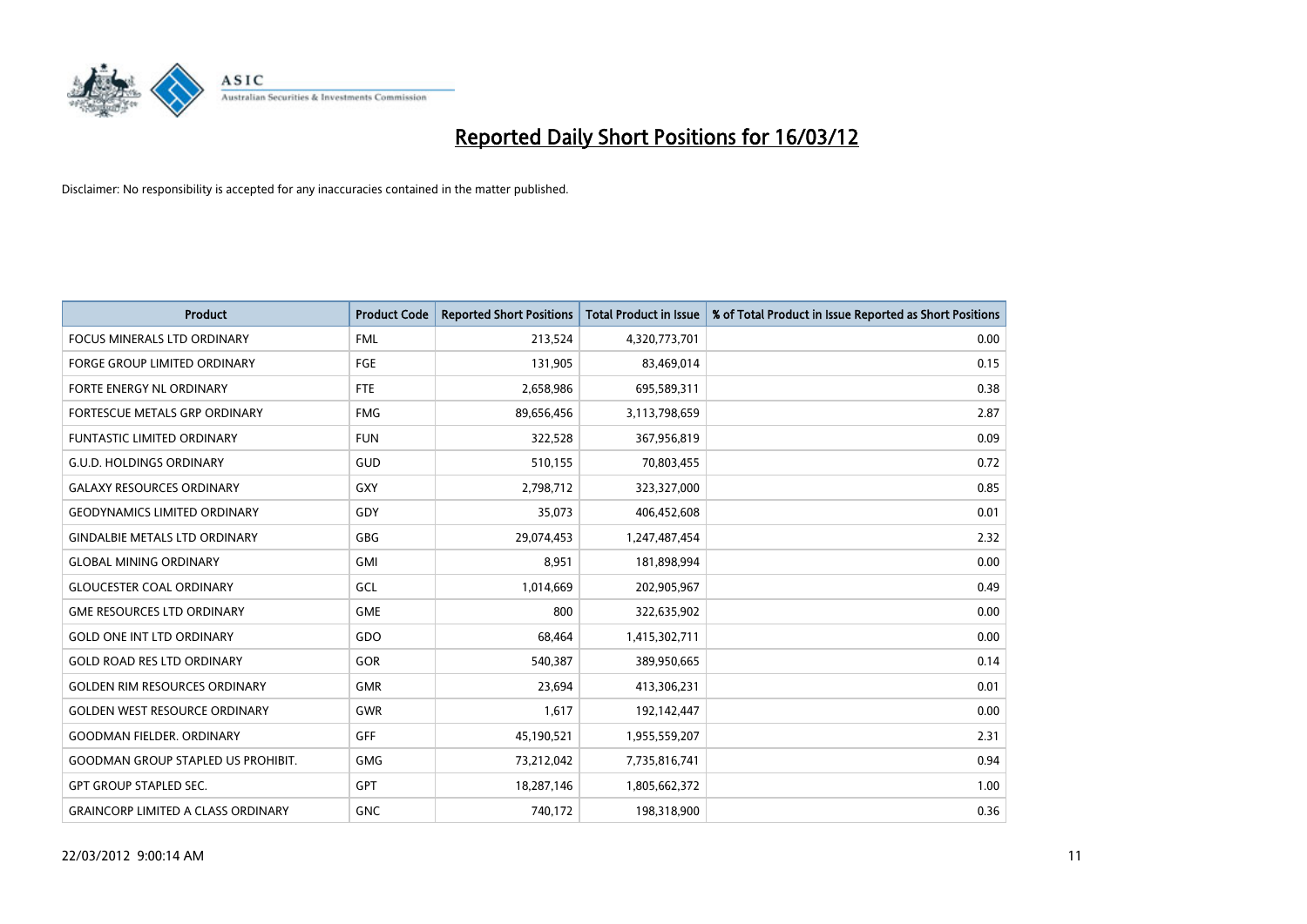

| <b>Product</b>                                   | <b>Product Code</b> | <b>Reported Short Positions</b> | <b>Total Product in Issue</b> | % of Total Product in Issue Reported as Short Positions |
|--------------------------------------------------|---------------------|---------------------------------|-------------------------------|---------------------------------------------------------|
| <b>GRANGE RESOURCES, ORDINARY</b>                | GRR                 | 114,179                         | 1,154,359,727                 | 0.00                                                    |
| <b>GREENCAP LIMITED ORDINARY</b>                 | GCG                 |                                 | 263,879,446                   | 0.00                                                    |
| <b>GREENLAND MIN EN LTD ORDINARY</b>             | GGG                 | 3,366,481                       | 416,390,488                   | 0.80                                                    |
| <b>GROWTHPOINT PROPERTY ORD/UNIT STAPLED SEC</b> | GOZ                 | 100,000                         | 291,904,374                   | 0.03                                                    |
| <b>GRYPHON MINERALS LTD ORDINARY</b>             | GRY                 | 2,804,524                       | 348,164,983                   | 0.81                                                    |
| <b>GUILDFORD COAL LTD ORDINARY</b>               | <b>GUF</b>          | 2,328,685                       | 239,649,486                   | 0.96                                                    |
| <b>GUINNESS PEAT GROUP. CDI 1:1</b>              | GPG                 | 54                              | 276,950,593                   | 0.00                                                    |
| <b>GUNNS LIMITED ORDINARY</b>                    | <b>GNS</b>          | 56,788,587                      | 848,401,559                   | 6.68                                                    |
| <b>GWA GROUP LTD ORDINARY</b>                    | <b>GWA</b>          | 10,629,848                      | 301,525,014                   | 3.52                                                    |
| <b>HARVEY NORMAN ORDINARY</b>                    | <b>HVN</b>          | 75,027,660                      | 1,062,316,784                 | 7.07                                                    |
| HASTIE GROUP LIMITED ORDINARY                    | <b>HST</b>          | 120,053                         | 137,353,504                   | 0.08                                                    |
| HASTINGS DIVERSIFIED STAPLED SECURITY            | <b>HDF</b>          | 712,675                         | 530,001,072                   | 0.14                                                    |
| HAVILAH RESOURCES NL ORDINARY                    | <b>HAV</b>          | 75,177                          | 101,311,223                   | 0.07                                                    |
| <b>HEARTWARE INT INC CDI 35:1</b>                | <b>HIN</b>          | 272,008                         | 43,772,855                    | 0.62                                                    |
| <b>HENDERSON GROUP CDI 1:1</b>                   | <b>HGG</b>          | 19,518,815                      | 653,764,818                   | 3.00                                                    |
| HFA HOLDINGS LIMITED ORDINARY                    | <b>HFA</b>          | 8,273                           | 117,332,831                   | 0.00                                                    |
| HIGHLANDS PACIFIC ORDINARY                       | <b>HIG</b>          | 2,459,484                       | 686,202,481                   | 0.36                                                    |
| HILLGROVE RES LTD ORDINARY                       | <b>HGO</b>          | 10,954,923                      | 793,698,575                   | 1.38                                                    |
| HILLS HOLDINGS LTD ORDINARY                      | <b>HIL</b>          | 3,475,169                       | 246,349,244                   | 1.40                                                    |
| HORIZON OIL LIMITED ORDINARY                     | <b>HZN</b>          | 21,154,982                      | 1,130,811,515                 | 1.86                                                    |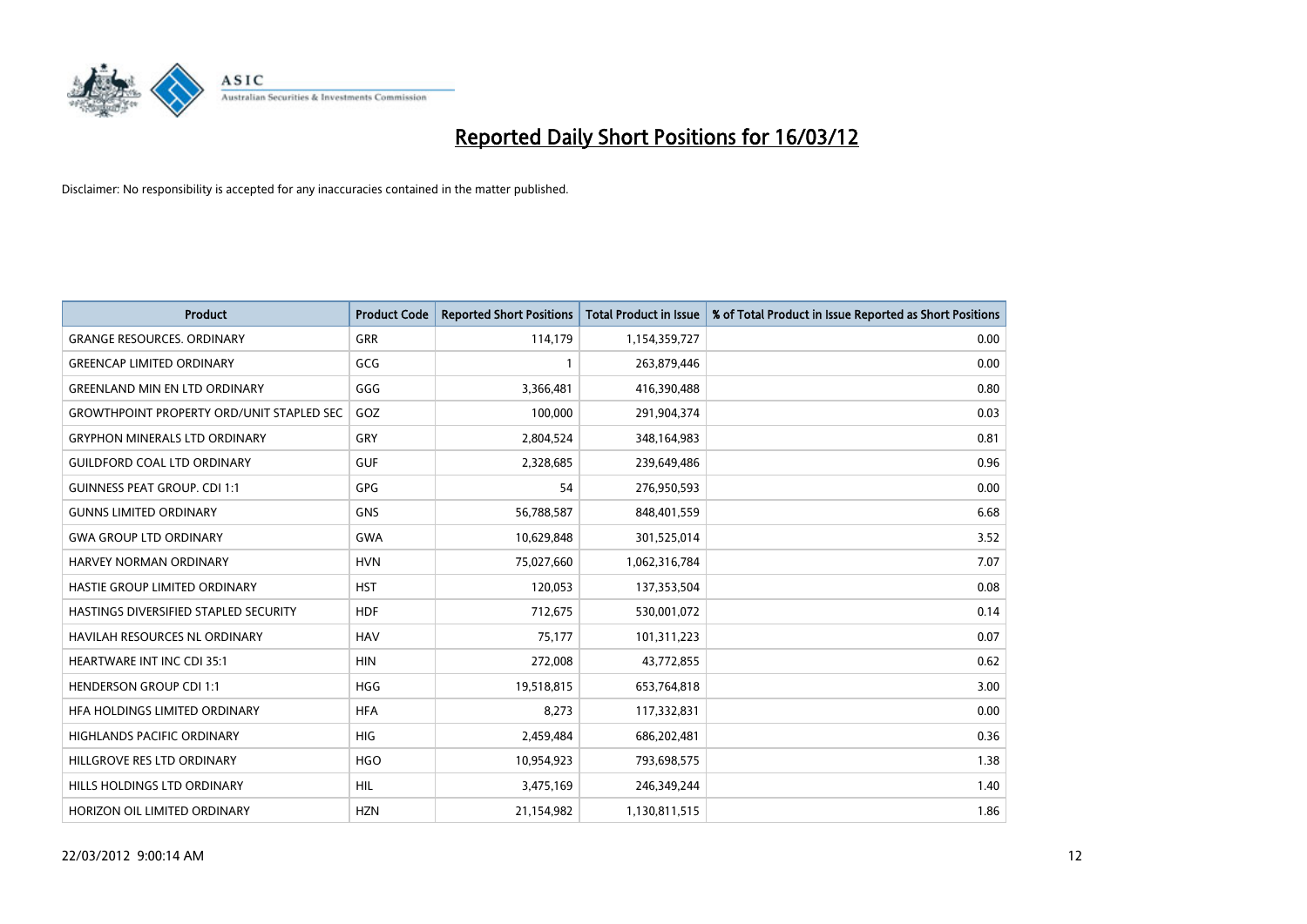

| <b>Product</b>                                | <b>Product Code</b> | <b>Reported Short Positions</b> | <b>Total Product in Issue</b> | % of Total Product in Issue Reported as Short Positions |
|-----------------------------------------------|---------------------|---------------------------------|-------------------------------|---------------------------------------------------------|
| <b>IINET LIMITED ORDINARY</b>                 | <b>IIN</b>          | 139,355                         | 160,968,847                   | 0.09                                                    |
| ILUKA RESOURCES ORDINARY                      | ILU                 | 21,988,411                      | 418,700,517                   | 5.26                                                    |
| <b>IMDEX LIMITED ORDINARY</b>                 | <b>IMD</b>          | 779,447                         | 205,055,435                   | 0.37                                                    |
| IMF (AUSTRALIA) LTD ORDINARY                  | <b>IMF</b>          | 329,821                         | 123,828,193                   | 0.26                                                    |
| <b>IMX RESOURCES LTD ORDINARY</b>             | <b>IXR</b>          | 20,000                          | 262,612,803                   | 0.01                                                    |
| <b>INCITEC PIVOT ORDINARY</b>                 | <b>IPL</b>          | 6,052,066                       | 1,628,730,107                 | 0.36                                                    |
| INDEPENDENCE GROUP ORDINARY                   | <b>IGO</b>          | 6,600,917                       | 232,882,535                   | 2.82                                                    |
| INDOPHIL RESOURCES ORDINARY                   | <b>IRN</b>          | 997,528                         | 1,203,146,194                 | 0.07                                                    |
| <b>INDUSTREA LIMITED ORDINARY</b>             | <b>IDL</b>          | 1,884,344                       | 368,992,435                   | 0.52                                                    |
| <b>INFIGEN ENERGY STAPLED SECURITIES</b>      | <b>IFN</b>          | 4,637,425                       | 762,265,972                   | 0.62                                                    |
| ING RE COM GROUP STAPLED SECURITIES           | ILF                 | 3,583                           | 441,029,194                   | 0.00                                                    |
| <b>INSURANCE AUSTRALIA ORDINARY</b>           | IAG                 | 11,069,752                      | 2,079,034,021                 | 0.51                                                    |
| INTEGRA MINING LTD. ORDINARY                  | <b>IGR</b>          | 6,911,067                       | 846,293,881                   | 0.82                                                    |
| <b>INTREPID MINES ORDINARY</b>                | <b>IAU</b>          | 3,673,931                       | 524,401,963                   | 0.70                                                    |
| <b>INVESTA OFFICE FUND STAPLED SECURITIES</b> | <b>IOF</b>          | 2,802,272                       | 2,657,463,999                 | 0.10                                                    |
| <b>INVOCARE LIMITED ORDINARY</b>              | <b>IVC</b>          | 2,208,193                       | 110,030,298                   | 2.01                                                    |
| ION LIMITED ORDINARY                          | <b>ION</b>          | 164,453                         | 256,365,105                   | 0.06                                                    |
| <b>IOOF HOLDINGS LTD ORDINARY</b>             | IFL                 | 693,600                         | 229,794,395                   | 0.28                                                    |
| <b>IPROPERTY GROUP LTD ORDINARY</b>           | <b>IPP</b>          | 50,000                          | 169,527,776                   | 0.03                                                    |
| <b>IRESS MARKET TECH. ORDINARY</b>            | <b>IRE</b>          | 2,014,002                       | 127,036,010                   | 1.58                                                    |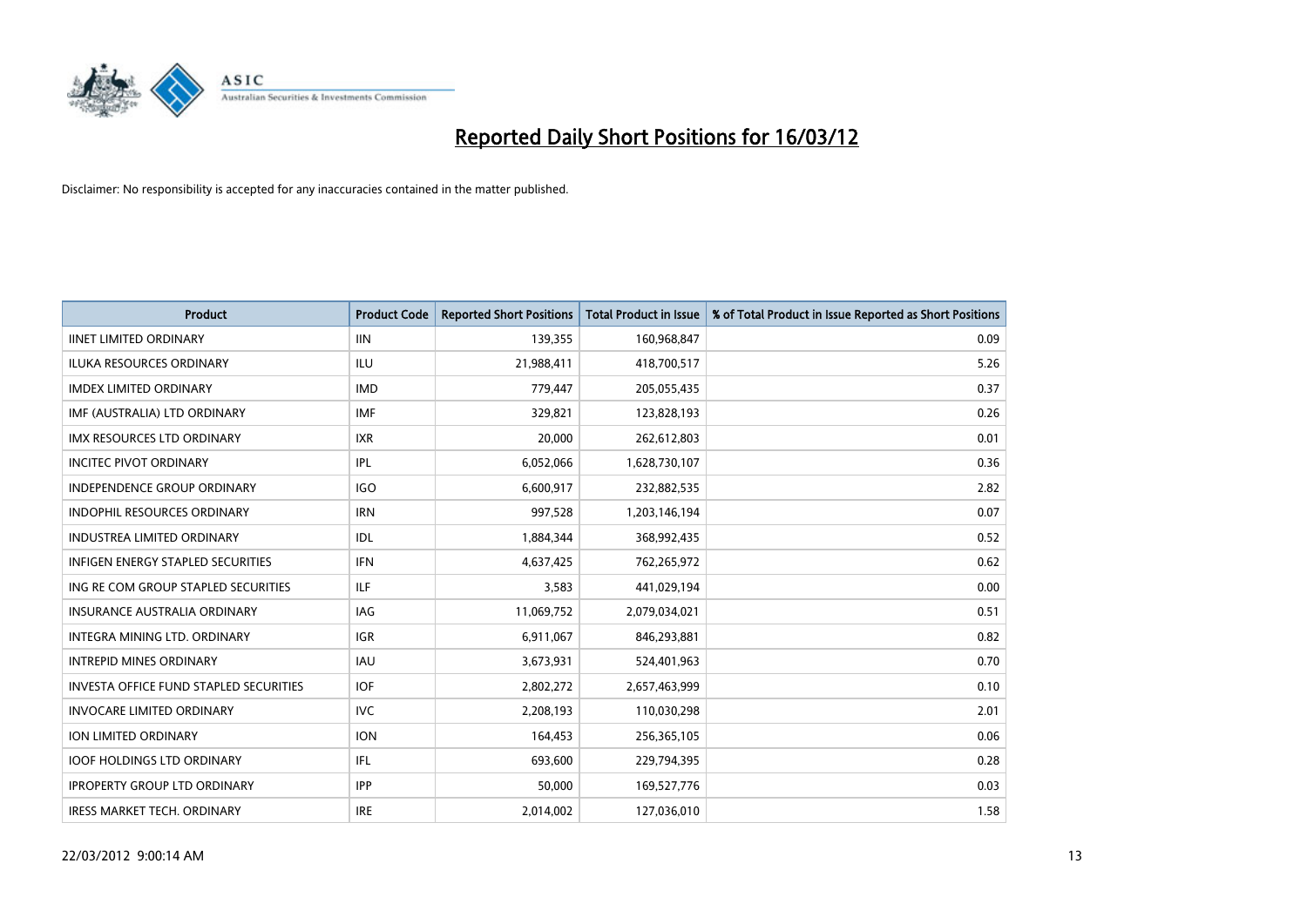

| <b>Product</b>                            | <b>Product Code</b> | <b>Reported Short Positions</b> | <b>Total Product in Issue</b> | % of Total Product in Issue Reported as Short Positions |
|-------------------------------------------|---------------------|---------------------------------|-------------------------------|---------------------------------------------------------|
| <b>IRON ORE HOLDINGS ORDINARY</b>         | <b>IOH</b>          | 74,677                          | 166,137,005                   | 0.04                                                    |
| ISHARES GLOBAL 100 CDI 1:1                | <b>IOO</b>          | 307                             | 10,600,000                    | 0.00                                                    |
| ISHARES MSCI AUS 200 ISHARES MSCI AUS 200 | IOZ                 | 73,462                          | 4,352,373                     | 1.69                                                    |
| ISHARES S&P HIGH DIV ISHARES S&P HIGH DIV | <b>IHD</b>          | 98,907                          | 2,903,027                     | 3.41                                                    |
| ISHARES SMALL ORDS ISHARES SMALL ORDS     | <b>ISO</b>          | 624,909                         | 5,703,165                     | 10.96                                                   |
| <b>IVANHOE AUSTRALIA ORDINARY</b>         | <b>IVA</b>          | 2,142,464                       | 552,735,295                   | 0.39                                                    |
| <b>JACKA RESOURCES LTD ORDINARY</b>       | JKA                 | 1,493,893                       | 175,465,377                   | 0.85                                                    |
| JAMES HARDIE INDUST CHESS DEPOSITARY INT  | <b>IHX</b>          | 17,918,249                      | 436,442,822                   | 4.07                                                    |
| <b>JAMESON RESOURCES ORDINARY</b>         | JAL                 | 1,600,000                       | 154,783,676                   | 1.03                                                    |
| <b>JB HI-FI LIMITED ORDINARY</b>          | <b>JBH</b>          | 20,784,245                      | 98,850,643                    | 21.05                                                   |
| <b>JUPITER MINES ORDINARY</b>             | <b>IMS</b>          | 349                             | 1,806,834,044                 | 0.00                                                    |
| KAGARA LTD ORDINARY                       | KZL                 | 10,534,666                      | 798,953,117                   | 1.31                                                    |
| KANGAROO RES LTD ORDINARY                 | <b>KRL</b>          | 1,339                           | 3,434,430,012                 | 0.00                                                    |
| KAROON GAS AUSTRALIA ORDINARY             | <b>KAR</b>          | 1,806,294                       | 221,420,769                   | 0.79                                                    |
| KATHMANDU HOLD LTD ORDINARY               | <b>KMD</b>          | 1,268,110                       | 200,000,000                   | 0.63                                                    |
| <b>KBL MINING LIMITED ORDINARY</b>        | <b>KBL</b>          | 1,820                           | 240,146,268                   | 0.00                                                    |
| <b>KENTOR GOLD LIMITED ORDINARY</b>       | KGL                 | 18,361                          | 106,209,874                   | 0.02                                                    |
| <b>KEYBRIDGE CAPITAL ORDINARY</b>         | <b>KBC</b>          | 5,999                           | 172,070,564                   | 0.00                                                    |
| KINGSGATE CONSOLID. ORDINARY              | <b>KCN</b>          | 4,381,821                       | 150,876,565                   | 2.89                                                    |
| KINGSROSE MINING LTD ORDINARY             | <b>KRM</b>          | 231,310                         | 275,824,541                   | 0.09                                                    |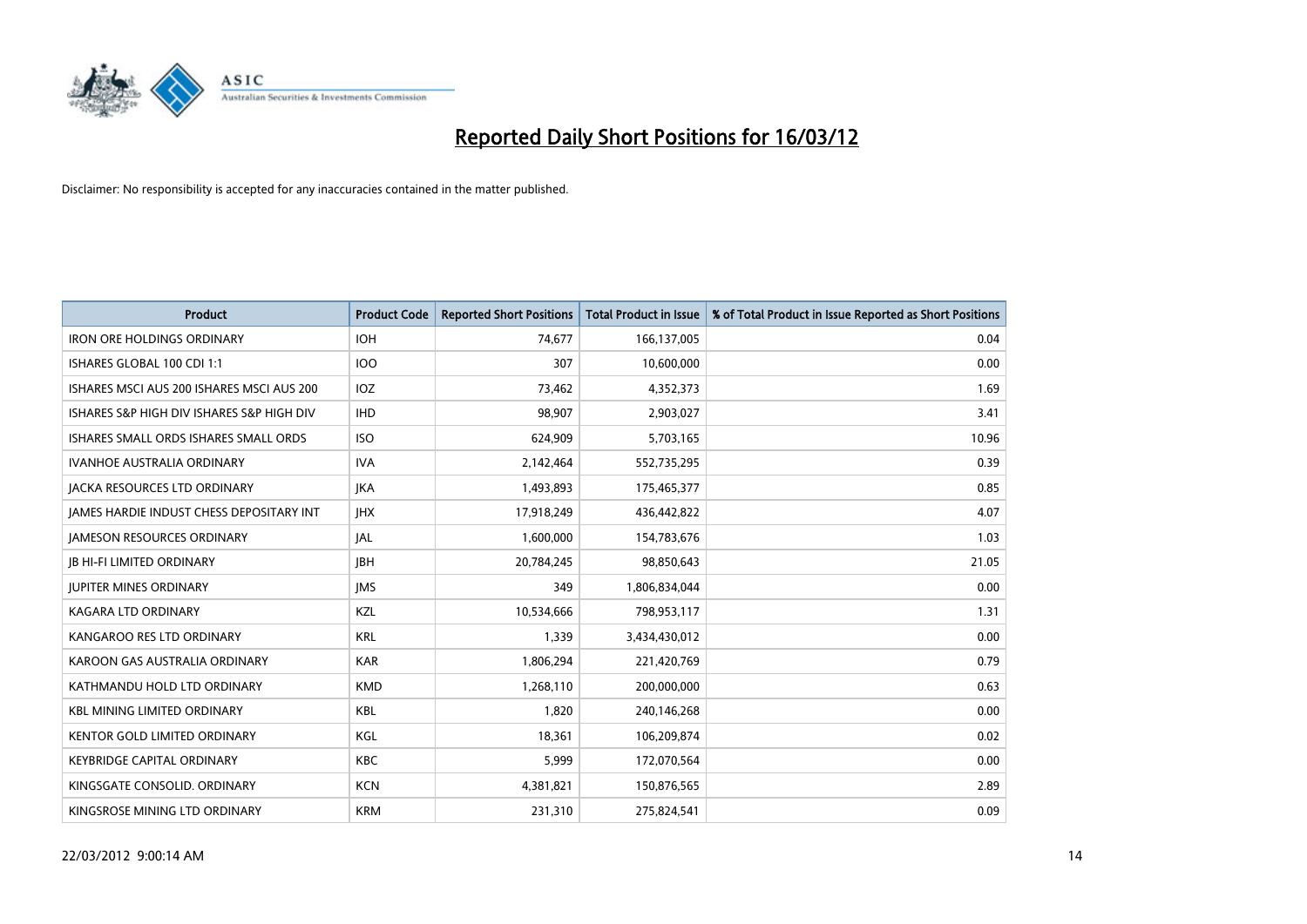

| <b>Product</b>                        | <b>Product Code</b> | <b>Reported Short Positions</b> | <b>Total Product in Issue</b> | % of Total Product in Issue Reported as Short Positions |
|---------------------------------------|---------------------|---------------------------------|-------------------------------|---------------------------------------------------------|
| LEIGHTON HOLDINGS ORDINARY            | LEI                 | 7,378,510                       | 337,087,596                   | 2.18                                                    |
| LEND LEASE GROUP UNIT/ORD STAPLED     | LLC                 | 2,279,436                       | 571,804,090                   | 0.40                                                    |
| LINC ENERGY LTD ORDINARY              | <b>LNC</b>          | 12,845,787                      | 504,487,631                   | 2.53                                                    |
| LIQUEFIED NATURAL ORDINARY            | <b>LNG</b>          | 272,800                         | 267,699,015                   | 0.10                                                    |
| LYCOPODIUM LIMITED ORDINARY           | <b>LYL</b>          | 3,016                           | 38,655,103                    | 0.01                                                    |
| LYNAS CORPORATION ORDINARY            | <b>LYC</b>          | 147,420,176                     | 1,714,496,913                 | 8.63                                                    |
| M2 TELECOMMUNICATION ORDINARY         | <b>MTU</b>          | 264,407                         | 124,543,385                   | 0.20                                                    |
| MACMAHON HOLDINGS ORDINARY            | <b>MAH</b>          | 4,099,946                       | 738,631,705                   | 0.55                                                    |
| MACO ATLAS ROADS GRP ORDINARY STAPLED | <b>MOA</b>          | 9,879,093                       | 464,279,594                   | 2.14                                                    |
| MACQUARIE GROUP LTD ORDINARY          | MQG                 | 7,553,106                       | 348,584,383                   | 2.16                                                    |
| MARENGO MINING ORDINARY               | <b>MGO</b>          | 39,850                          | 1,002,559,863                 | 0.00                                                    |
| MATRIX C & E LTD ORDINARY             | <b>MCE</b>          | 471,297                         | 77,081,507                    | 0.62                                                    |
| <b>MAVERICK DRILLING ORDINARY</b>     | <b>MAD</b>          | 5,603                           | 267,454,286                   | 0.00                                                    |
| MCMILLAN SHAKESPEARE ORDINARY         | <b>MMS</b>          | 207,766                         | 72,982,746                    | 0.28                                                    |
| MCPHERSON'S LTD ORDINARY              | <b>MCP</b>          | 14,050                          | 72,401,758                    | 0.02                                                    |
| MEDUSA MINING LTD ORDINARY            | <b>MML</b>          | 3,041,230                       | 188,903,911                   | 1.59                                                    |
| MELBOURNE IT LIMITED ORDINARY         | MLB                 | 152,277                         | 81,352,178                    | 0.19                                                    |
| MEO AUSTRALIA LTD ORDINARY            | <b>MEO</b>          | 5,690,290                       | 539,913,260                   | 1.06                                                    |
| <b>MERMAID MARINE ORDINARY</b>        | <b>MRM</b>          | 799,511                         | 217,991,983                   | 0.36                                                    |
| MESOBLAST LIMITED ORDINARY            | <b>MSB</b>          | 13,476,173                      | 284,478,361                   | 4.76                                                    |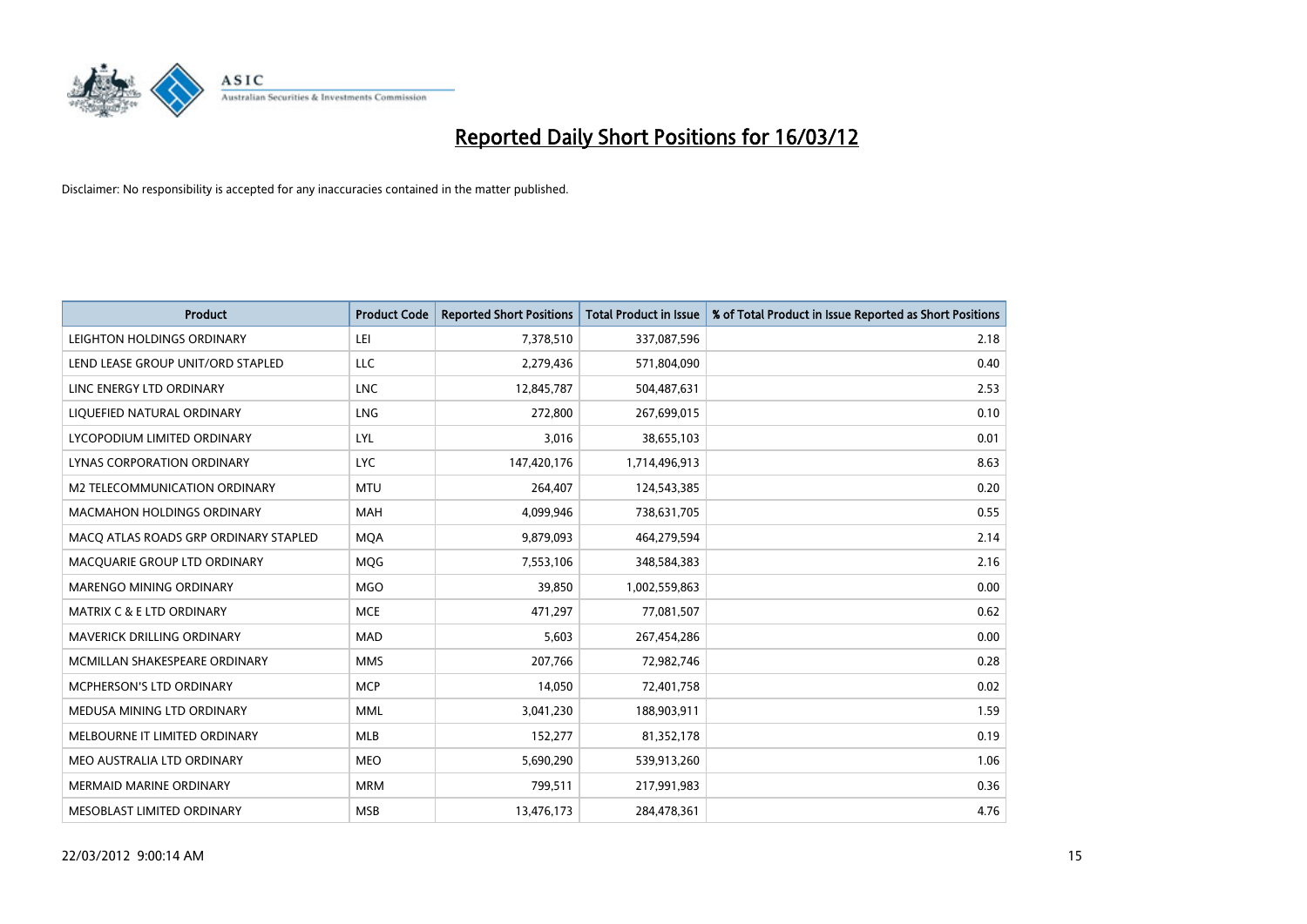

| <b>Product</b>                  | <b>Product Code</b> | <b>Reported Short Positions</b> | <b>Total Product in Issue</b> | % of Total Product in Issue Reported as Short Positions |
|---------------------------------|---------------------|---------------------------------|-------------------------------|---------------------------------------------------------|
| METALS X LIMITED ORDINARY       | <b>MLX</b>          | 657,431                         | 1,320,540,009                 | 0.06                                                    |
| METCASH LIMITED ORDINARY        | <b>MTS</b>          | 34,898,005                      | 771,345,864                   | 4.49                                                    |
| METGASCO LIMITED ORDINARY       | <b>MEL</b>          | 350,331                         | 338,592,672                   | 0.10                                                    |
| METMINCO LIMITED ORDINARY       | <b>MNC</b>          | 1,393,855                       | 1,749,541,573                 | 0.07                                                    |
| MHM METALS LIMITED ORDINARY     | <b>MHM</b>          | 28,350                          | 104,185,268                   | 0.03                                                    |
| MICLYN EXP OFFSHR ORDINARY      | <b>MIO</b>          | 69,952                          | 278,515,705                   | 0.02                                                    |
| MILTON CORPORATION ORDINARY     | <b>MLT</b>          | 8,900                           | 121,625,655                   | 0.01                                                    |
| MINCOR RESOURCES NL ORDINARY    | <b>MCR</b>          | 1,566,992                       | 194,749,889                   | 0.80                                                    |
| MINERAL DEPOSITS ORDINARY       | <b>MDL</b>          | 169,228                         | 83,538,786                    | 0.19                                                    |
| MINERAL RESOURCES, ORDINARY     | <b>MIN</b>          | 206,898                         | 184,706,489                   | 0.12                                                    |
| MIRABELA NICKEL LTD ORDINARY    | <b>MBN</b>          | 9,038,977                       | 492,516,163                   | 1.83                                                    |
| MIRVAC GROUP STAPLED SECURITIES | <b>MGR</b>          | 11,572,225                      | 3,416,996,915                 | 0.33                                                    |
| MOLOPO ENERGY LTD ORDINARY      | <b>MPO</b>          | 667,856                         | 245,579,810                   | 0.26                                                    |
| MOLY MINES LIMITED ORDINARY     | <b>MOL</b>          | 47,936                          | 384,893,989                   | 0.01                                                    |
| MONADELPHOUS GROUP ORDINARY     | <b>MND</b>          | 1,531,629                       | 88,674,327                    | 1.72                                                    |
| MORTGAGE CHOICE LTD ORDINARY    | <b>MOC</b>          | 2,242,485                       | 120,319,572                   | 1.86                                                    |
| MOUNT GIBSON IRON ORDINARY      | <b>MGX</b>          | 4,947,142                       | 1,082,570,693                 | 0.45                                                    |
| MURCHISON METALS LTD ORDINARY   | <b>MMX</b>          | 4,844,768                       | 449,867,777                   | 1.07                                                    |
| MYER HOLDINGS LTD ORDINARY      | <b>MYR</b>          | 67,647,148                      | 583,384,551                   | 11.58                                                   |
| <b>MYSTATE LIMITED ORDINARY</b> | <b>MYS</b>          | 1,400                           | 86,963,862                    | 0.00                                                    |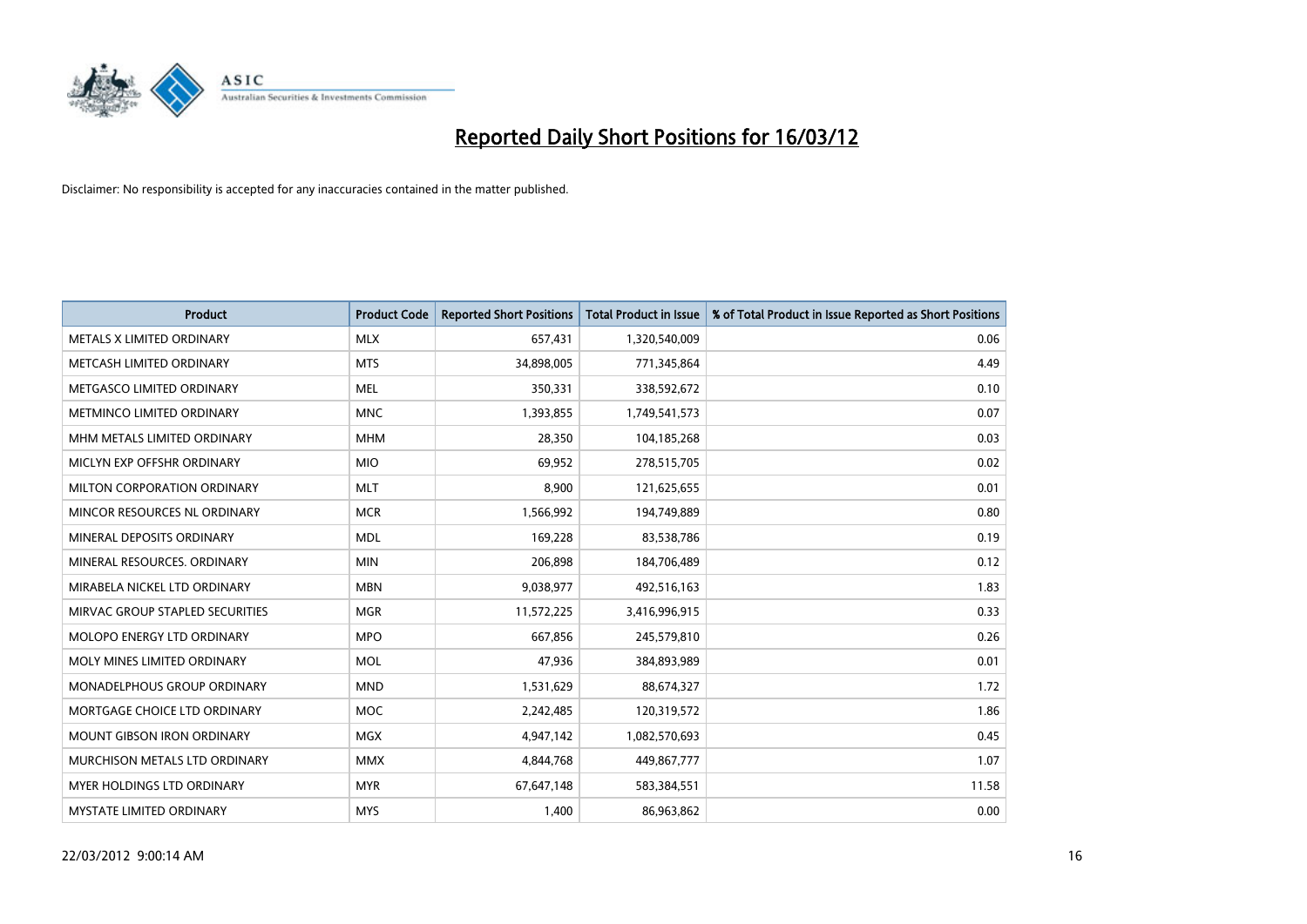

| <b>Product</b>                | <b>Product Code</b> | <b>Reported Short Positions</b> | <b>Total Product in Issue</b> | % of Total Product in Issue Reported as Short Positions |
|-------------------------------|---------------------|---------------------------------|-------------------------------|---------------------------------------------------------|
| NATIONAL AUST, BANK ORDINARY  | <b>NAB</b>          | 15,535,778                      | 2,239,201,841                 | 0.64                                                    |
| NATURAL FUEL LIMITED ORDINARY | <b>NFL</b>          |                                 | 1,121,912                     | 0.00                                                    |
| NAVIGATOR RESOURCES ORDINARY  | <b>NAV</b>          | 500                             | 2,222,216,576                 | 0.00                                                    |
| NAVITAS LIMITED ORDINARY      | <b>NVT</b>          | 8,647,583                       | 375,318,628                   | 2.29                                                    |
| NEON ENERGY LIMITED ORDINARY  | <b>NEN</b>          | 65,616                          | 436,414,518                   | 0.02                                                    |
| NEPTUNE MARINE ORDINARY       | <b>NMS</b>          | 182,253                         | 1,748,545,632                 | 0.01                                                    |
| NEW HOPE CORPORATION ORDINARY | <b>NHC</b>          | 520,439                         | 830,411,534                   | 0.06                                                    |
| NEWCREST MINING ORDINARY      | <b>NCM</b>          | 878,644                         | 764,960,000                   | 0.08                                                    |
| NEWS CORP A NON-VOTING CDI    | <b>NWSLV</b>        | 2,447,618                       | 1,665,097,873                 | 0.14                                                    |
| NEWS CORP B VOTING CDI        | <b>NWS</b>          | 1,836,469                       | 798,520,953                   | 0.24                                                    |
| NEXBIS LIMITED ORDINARY       | <b>NBS</b>          | 63,733                          | 798,356,704                   | 0.01                                                    |
| NEXTDC LIMITED ORDINARY       | <b>NXT</b>          | 139,464                         | 123,533,558                   | 0.11                                                    |
| NEXUS ENERGY LIMITED ORDINARY | <b>NXS</b>          | 4,931,410                       | 1,326,821,159                 | 0.36                                                    |
| NIB HOLDINGS LIMITED ORDINARY | <b>NHF</b>          | 124,034                         | 466,502,955                   | 0.02                                                    |
| NIDO PETROLEUM ORDINARY       | <b>NDO</b>          | 105,313                         | 1,389,163,151                 | 0.01                                                    |
| NKWE PLATINUM 10C US COMMON   | <b>NKP</b>          | 1,049                           | 559,651,184                   | 0.00                                                    |
| NOBLE MINERAL RES ORDINARY    | <b>NMG</b>          | 1,883,111                       | 550,620,653                   | 0.34                                                    |
| NORTHERN IRON LTD ORDINARY    | <b>NFE</b>          | 560,816                         | 369,980,113                   | 0.16                                                    |
| NRW HOLDINGS LIMITED ORDINARY | <b>NWH</b>          | 493,449                         | 278,888,011                   | 0.16                                                    |
| NUCOAL RESOURCES LTD ORDINARY | <b>NCR</b>          | 367,480                         | 747,499,169                   | 0.05                                                    |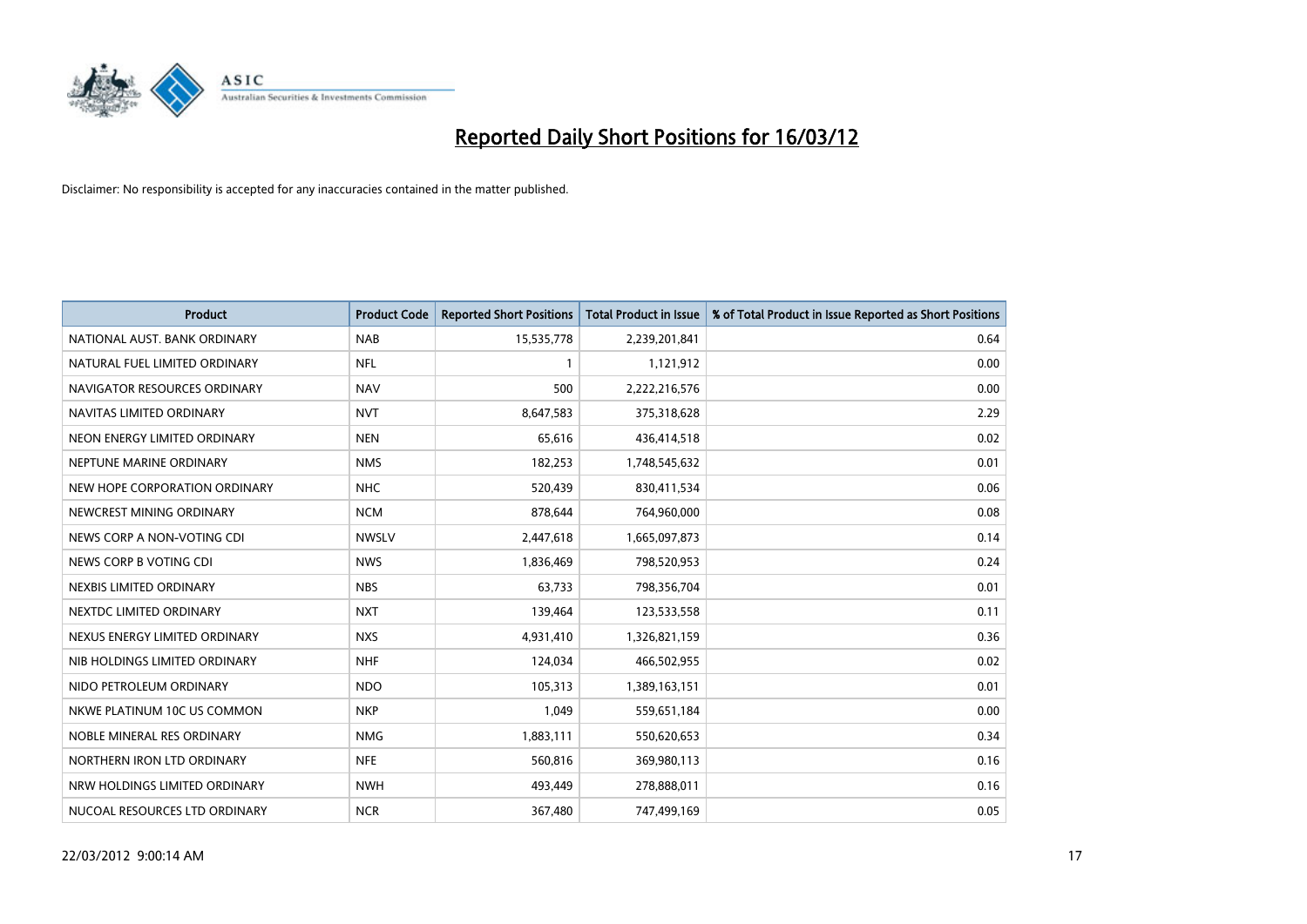

| <b>Product</b>                        | <b>Product Code</b> | <b>Reported Short Positions</b> | <b>Total Product in Issue</b> | % of Total Product in Issue Reported as Short Positions |
|---------------------------------------|---------------------|---------------------------------|-------------------------------|---------------------------------------------------------|
| NUFARM LIMITED ORDINARY               | <b>NUF</b>          | 3,904,705                       | 262,018,057                   | 1.48                                                    |
| OAKTON LIMITED ORDINARY               | <b>OKN</b>          | 953,176                         | 93,800,235                    | 1.02                                                    |
| OCEANAGOLD CORP. CHESS DEPOSITARY INT | <b>OGC</b>          | 1,194,753                       | 262,827,709                   | 0.45                                                    |
| OCEANIA CAPITAL LTD ORDINARY          | <b>OCP</b>          | 2,500                           | 25,677,757                    | 0.01                                                    |
| OIL SEARCH LTD ORDINARY               | OSH                 | 9,018,295                       | 1,325,155,171                 | 0.66                                                    |
| OM HOLDINGS LIMITED ORDINARY          | OMH                 | 5,450,478                       | 604,105,150                   | 0.91                                                    |
| <b>ONESTEEL LIMITED ORDINARY</b>      | OST                 | 33,590,414                      | 1,342,393,583                 | 2.48                                                    |
| ORICA LIMITED ORDINARY                | ORI                 | 4,025,734                       | 365,007,037                   | 1.10                                                    |
| ORIGIN ENERGY ORDINARY                | <b>ORG</b>          | 5,503,153                       | 1,086,248,519                 | 0.51                                                    |
| OROCOBRE LIMITED ORDINARY             | <b>ORE</b>          | 73,990                          | 103,195,029                   | 0.07                                                    |
| OROTONGROUP LIMITED ORDINARY          | ORL                 | 5,935                           | 40,880,902                    | 0.01                                                    |
| OTTO ENERGY LIMITED ORDINARY          | <b>OEL</b>          | 109,204                         | 1,138,290,071                 | 0.01                                                    |
| OZ MINERALS ORDINARY                  | OZL                 | 7,888,156                       | 313,266,898                   | 2.52                                                    |
| <b>PACIFIC BRANDS ORDINARY</b>        | PBG                 | 5,819,756                       | 912,915,695                   | 0.64                                                    |
| PALADIN ENERGY LTD ORDINARY           | <b>PDN</b>          | 29,253,545                      | 835,645,290                   | 3.50                                                    |
| PANAUST LIMITED ORDINARY              | <b>PNA</b>          | 9,172,452                       | 602,450,076                   | 1.52                                                    |
| PANORAMIC RESOURCES ORDINARY          | PAN                 | 536,628                         | 207,050,710                   | 0.27                                                    |
| PAPERLINX LIMITED ORDINARY            | <b>PPX</b>          | 8,221,651                       | 609,280,761                   | 1.35                                                    |
| PAPILLON RES LTD ORDINARY             | <b>PIR</b>          | 121,212                         | 239,300,009                   | 0.05                                                    |
| PATTIES FOODS LTD ORDINARY            | PFL                 | 1,382                           | 138,989,223                   | 0.00                                                    |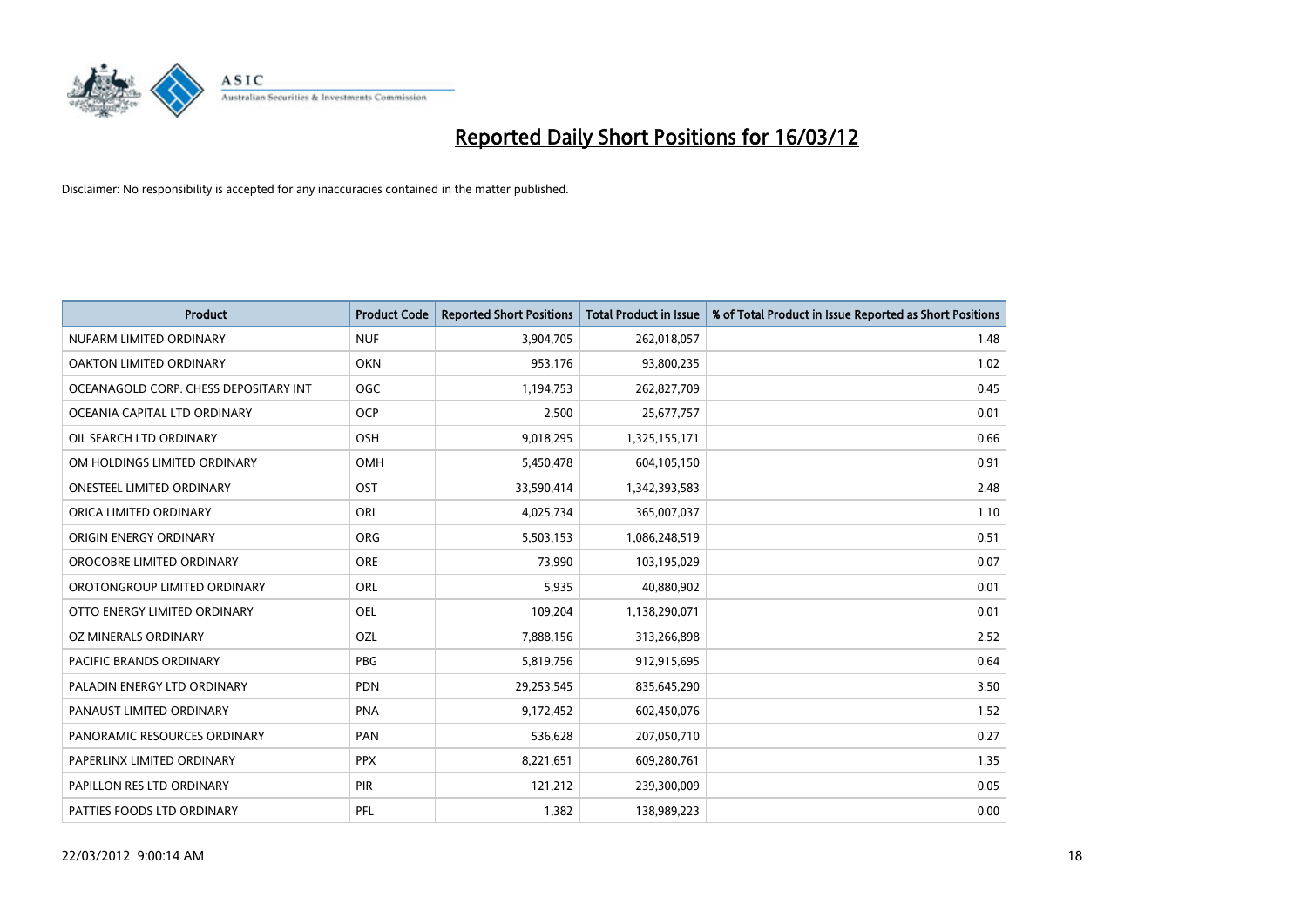

| <b>Product</b>                | <b>Product Code</b> | <b>Reported Short Positions</b> | <b>Total Product in Issue</b> | % of Total Product in Issue Reported as Short Positions |
|-------------------------------|---------------------|---------------------------------|-------------------------------|---------------------------------------------------------|
| PEET LIMITED ORDINARY         | <b>PPC</b>          | 994                             | 320,170,604                   | 0.00                                                    |
| PENINSULA ENERGY LTD ORDINARY | <b>PEN</b>          | 3,928,485                       | 2,141,017,026                 | 0.18                                                    |
| PERILYA LIMITED ORDINARY      | <b>PEM</b>          | 417,940                         | 769,316,426                   | 0.05                                                    |
| PERPETUAL LIMITED ORDINARY    | PPT                 | 2,296,364                       | 41,980,678                    | 5.47                                                    |
| PERSEUS MINING LTD ORDINARY   | PRU                 | 4,713,398                       | 457,562,088                   | 1.00                                                    |
| PETSEC ENERGY ORDINARY        | <b>PSA</b>          | 223,332                         | 235,283,622                   | 0.09                                                    |
| PHARMAXIS LTD ORDINARY        | <b>PXS</b>          | 2,463,780                       | 305,890,989                   | 0.80                                                    |
| PHOSPHAGENICS LTD. ORDINARY   | POH                 | 741,600                         | 1,017,565,957                 | 0.07                                                    |
| PHOTON GROUP LTD ORDINARY     | PGA                 | 1,250,510                       | 1,540,886,866                 | 0.08                                                    |
| PLATINUM ASSET ORDINARY       | <b>PTM</b>          | 8,266,337                       | 561,347,878                   | 1.47                                                    |
| PLATINUM AUSTRALIA ORDINARY   | <b>PLA</b>          | 1,287,916                       | 504,968,043                   | 0.25                                                    |
| PLATINUM CAPITAL LTD ORDINARY | <b>PMC</b>          | $\mathbf{1}$                    | 165,776,239                   | 0.00                                                    |
| PMI GOLD CORP CDI 1:1         | <b>PVM</b>          | 56,211                          | 58,931,262                    | 0.09                                                    |
| <b>PMP LIMITED ORDINARY</b>   | <b>PMP</b>          | 29,265                          | 325,461,328                   | 0.01                                                    |
| PORT BOUVARD LIMITED ORDINARY | PBD                 | 6,754                           | 593,868,295                   | 0.00                                                    |
| PREMIER INVESTMENTS ORDINARY  | <b>PMV</b>          | 545,444                         | 155,062,831                   | 0.35                                                    |
| PRIMA BIOMED LTD ORDINARY     | <b>PRR</b>          | 5,717,739                       | 1,065,063,388                 | 0.54                                                    |
| PRIMARY HEALTH CARE ORDINARY  | <b>PRY</b>          | 10,928,303                      | 500,386,679                   | 2.17                                                    |
| PRIME MEDIA GRP LTD ORDINARY  | PRT                 | $\overline{2}$                  | 366,330,303                   | 0.00                                                    |
| PRIMEAG AUSTRALIA ORDINARY    | PAG                 | 22,382                          | 266,394,444                   | 0.01                                                    |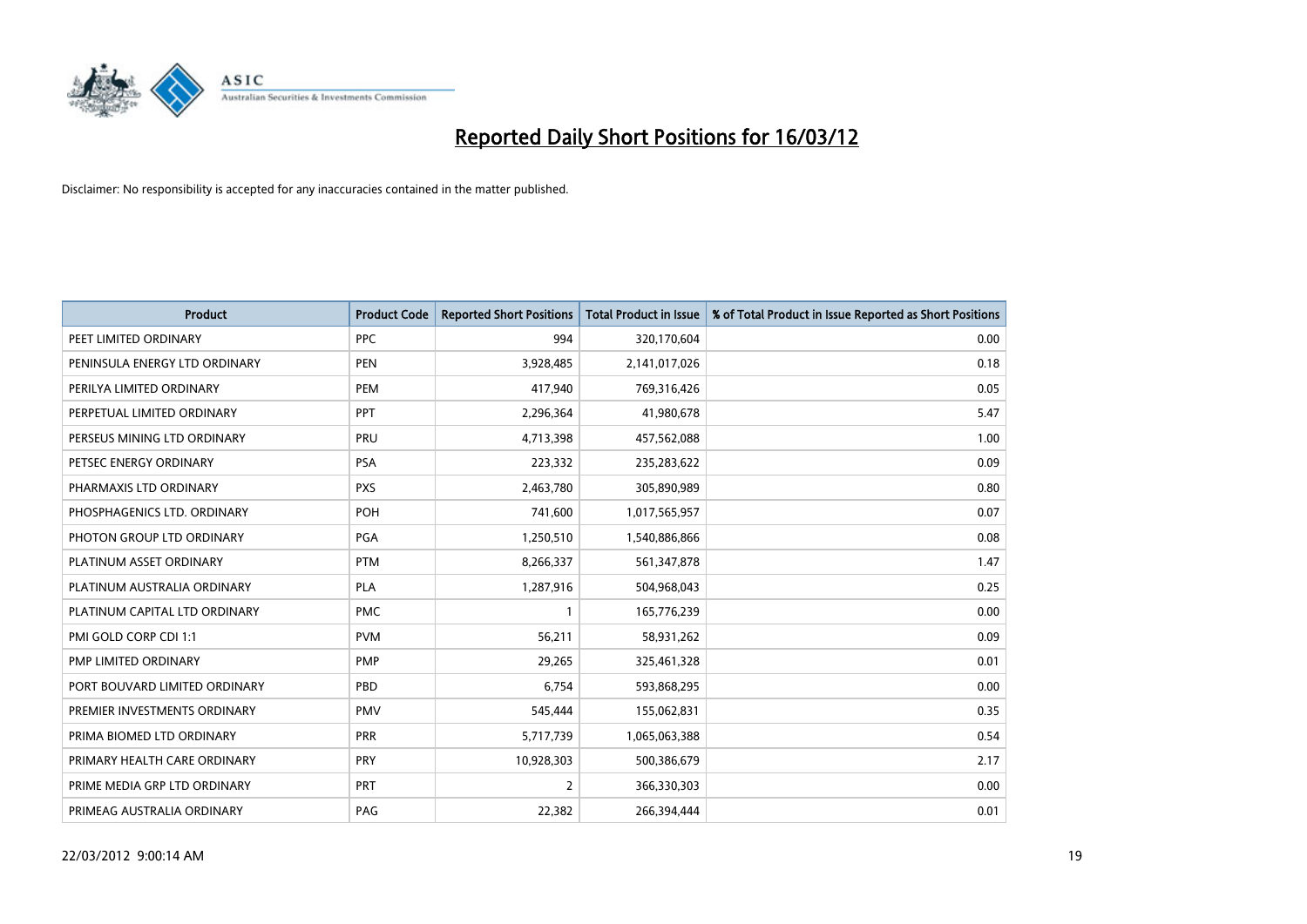

| <b>Product</b>                      | <b>Product Code</b> | <b>Reported Short Positions</b> | <b>Total Product in Issue</b> | % of Total Product in Issue Reported as Short Positions |
|-------------------------------------|---------------------|---------------------------------|-------------------------------|---------------------------------------------------------|
| PROGEN PHARMACEUTIC ORDINARY        | PGL                 | 151,596                         | 24,709,097                    | 0.61                                                    |
| PROGRAMMED ORDINARY                 | <b>PRG</b>          | 530,212                         | 118,173,778                   | 0.43                                                    |
| PSIVIDA CORP CDI 1:1                | <b>PVA</b>          | 6,878                           | 8,973,987                     | 0.08                                                    |
| <b>QANTAS AIRWAYS ORDINARY</b>      | QAN                 | 45,289,799                      | 2,265,123,620                 | 1.98                                                    |
| OBE INSURANCE GROUP ORDINARY        | <b>OBE</b>          | 30,012,323                      | 1,157,601,767                 | 2.56                                                    |
| OR NATIONAL LIMITED ORDINARY        | QRN                 | 15,896,192                      | 2,440,000,000                 | 0.68                                                    |
| ORXPHARMA LTD ORDINARY              | <b>QRX</b>          | 672,011                         | 144,459,706                   | 0.46                                                    |
| <b>QUBE LOGISTICS HLDG ORDINARY</b> | <b>QUB</b>          | 2,872,373                       | 889,404,644                   | 0.31                                                    |
| RAMELIUS RESOURCES ORDINARY         | <b>RMS</b>          | 1,071,234                       | 335,775,519                   | 0.30                                                    |
| RAMSAY HEALTH CARE ORDINARY         | <b>RHC</b>          | 1,613,357                       | 202,081,252                   | 0.78                                                    |
| <b>RCR TOMLINSON ORDINARY</b>       | <b>RCR</b>          | 68,067                          | 134,028,849                   | 0.05                                                    |
| <b>REA GROUP ORDINARY</b>           | <b>REA</b>          | 359,331                         | 131,714,699                   | 0.27                                                    |
| RECKON LIMITED ORDINARY             | <b>RKN</b>          | 805,121                         | 132,839,672                   | 0.61                                                    |
| <b>RED 5 LIMITED ORDINARY</b>       | <b>RED</b>          | 40,863                          | 128,412,536                   | 0.03                                                    |
| <b>RED FORK ENERGY ORDINARY</b>     | <b>RFE</b>          | 7,696                           | 310,229,853                   | 0.00                                                    |
| REDBANK ENERGY LTD ORDINARY         | AEJ                 | 19                              | 786,287                       | 0.00                                                    |
| REED RESOURCES LTD ORDINARY         | <b>RDR</b>          | 268,204                         | 264,742,501                   | 0.10                                                    |
| REGIONAL EXPRESS ORDINARY           | <b>REX</b>          | 800                             | 121,254,902                   | 0.00                                                    |
| <b>REGIS RESOURCES ORDINARY</b>     | <b>RRL</b>          | 2,209,460                       | 439,461,863                   | 0.49                                                    |
| RESMED INC CDI 10:1                 | <b>RMD</b>          | 6,361,317                       | 1,556,242,300                 | 0.41                                                    |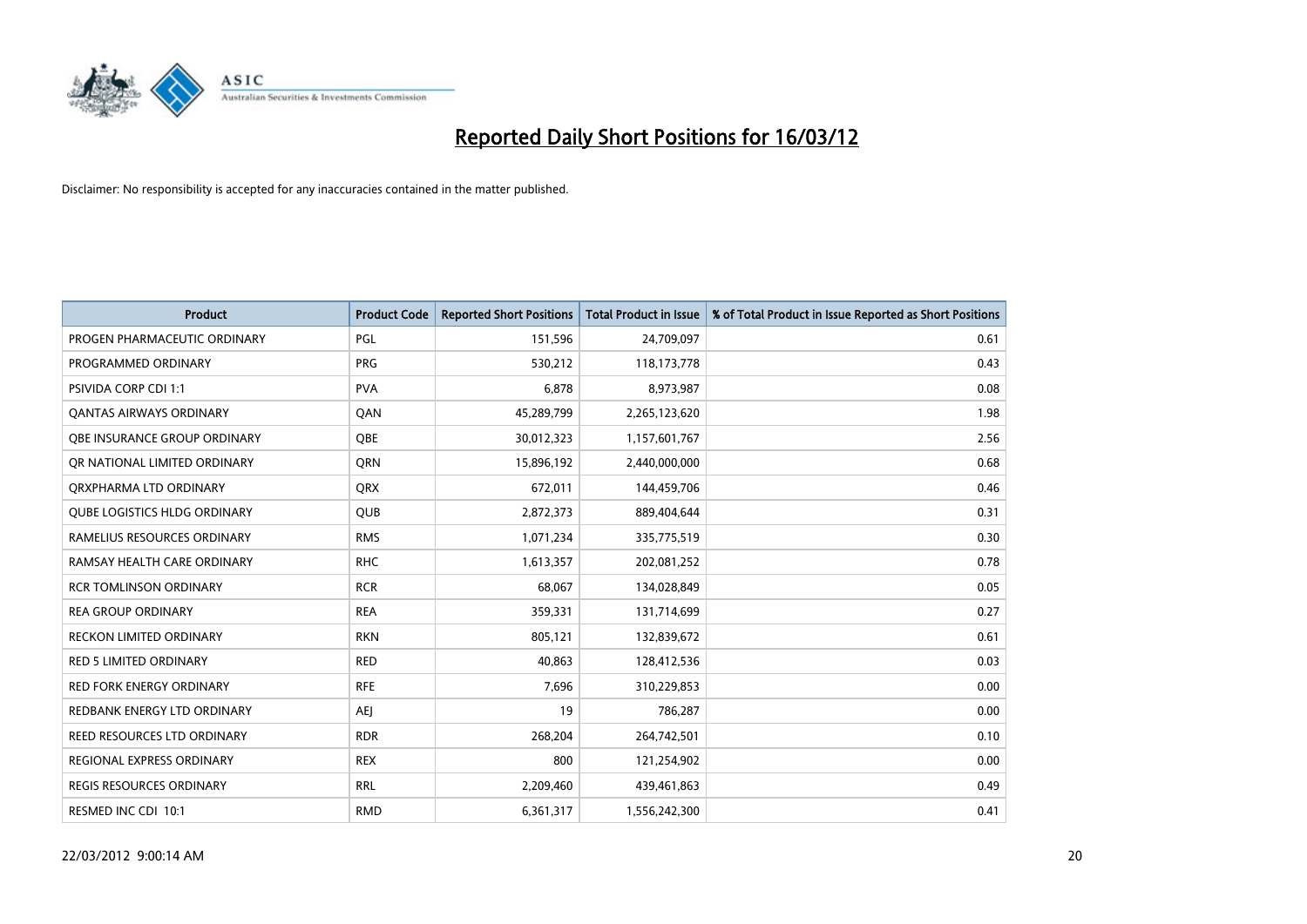

| <b>Product</b>                    | <b>Product Code</b> | <b>Reported Short Positions</b> | <b>Total Product in Issue</b> | % of Total Product in Issue Reported as Short Positions |
|-----------------------------------|---------------------|---------------------------------|-------------------------------|---------------------------------------------------------|
| <b>RESOLUTE MINING ORDINARY</b>   | <b>RSG</b>          | 2,608,013                       | 655,756,462                   | 0.38                                                    |
| RESOURCE GENERATION ORDINARY      | <b>RES</b>          | 157,911                         | 262,895,652                   | 0.06                                                    |
| REVERSE CORP LIMITED ORDINARY     | <b>REF</b>          | 25,141                          | 92,382,175                    | 0.03                                                    |
| REX MINERALS LIMITED ORDINARY     | <b>RXM</b>          | 1,063,216                       | 153,847,284                   | 0.69                                                    |
| <b>RHG LIMITED ORDINARY</b>       | <b>RHG</b>          | 31,776                          | 308,483,177                   | 0.01                                                    |
| <b>RIALTO ENERGY ORDINARY</b>     | <b>RIA</b>          | 639,317                         | 600,310,224                   | 0.11                                                    |
| RICO RESOURCES LTD DEFERRED       | <b>RRIN</b>         | 99,811                          | 14,874,477                    | 0.67                                                    |
| RIDLEY CORPORATION ORDINARY       | <b>RIC</b>          | 62,089                          | 307,817,071                   | 0.01                                                    |
| RIO TINTO LIMITED ORDINARY        | <b>RIO</b>          | 20,154,382                      | 435,758,720                   | 4.58                                                    |
| <b>RIVERCITY MOTORWAY STAPLED</b> | <b>RCY</b>          | 132,000                         | 957,010,115                   | 0.01                                                    |
| ROC OIL COMPANY ORDINARY          | <b>ROC</b>          | 4,165,106                       | 682,506,352                   | 0.61                                                    |
| ROYAL WOLF HOLDINGS ORDINARY      | <b>RWH</b>          | 60,000                          | 100,387,052                   | 0.06                                                    |
| RURALCO HOLDINGS ORDINARY         | <b>RHL</b>          | 12,000                          | 55,019,284                    | 0.02                                                    |
| SAI GLOBAL LIMITED ORDINARY       | SAI                 | 2,632,742                       | 202,473,890                   | 1.30                                                    |
| SALMAT LIMITED ORDINARY           | <b>SLM</b>          | 189,443                         | 159,802,174                   | 0.11                                                    |
| SAMSON OIL & GAS LTD ORDINARY     | SSN                 | 3,126,235                       | 1,757,456,009                 | 0.17                                                    |
| SANDFIRE RESOURCES ORDINARY       | <b>SFR</b>          | 1,596,667                       | 151,152,635                   | 1.07                                                    |
| <b>SANTOS LTD ORDINARY</b>        | <b>STO</b>          | 16,828,047                      | 942,518,741                   | 1.75                                                    |
| SARACEN MINERAL ORDINARY          | SAR                 | 772,370                         | 593,993,240                   | 0.13                                                    |
| SEDGMAN LIMITED ORDINARY          | <b>SDM</b>          | 170,177                         | 212,715,619                   | 0.07                                                    |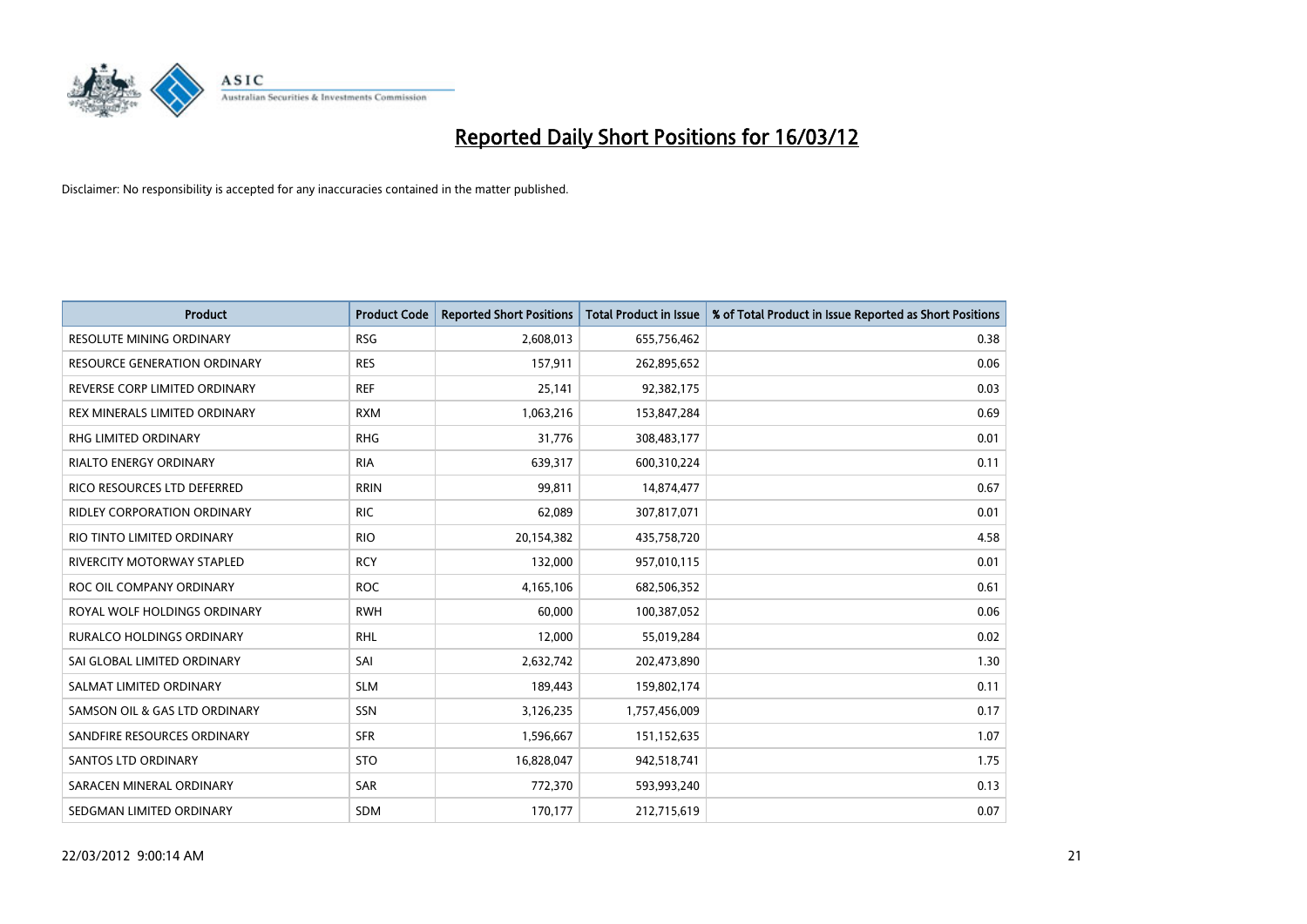

| <b>Product</b>                           | <b>Product Code</b> | <b>Reported Short Positions</b> | <b>Total Product in Issue</b> | % of Total Product in Issue Reported as Short Positions |
|------------------------------------------|---------------------|---------------------------------|-------------------------------|---------------------------------------------------------|
| SEEK LIMITED ORDINARY                    | <b>SEK</b>          | 14,735,725                      | 337,101,307                   | 4.34                                                    |
| SENETAS CORPORATION ORDINARY             | <b>SEN</b>          | 756,999                         | 463,105,195                   | 0.16                                                    |
| SENEX ENERGY LIMITED ORDINARY            | <b>SXY</b>          | 2,569,172                       | 923,847,416                   | 0.27                                                    |
| SERVCORP LIMITED ORDINARY                | SRV                 | 26,183                          | 98,440,807                    | 0.03                                                    |
| SERVICE STREAM ORDINARY                  | SSM                 | 344,663                         | 283,418,867                   | 0.12                                                    |
| SEVEN GROUP HOLDINGS ORDINARY            | <b>SVW</b>          | 555,546                         | 306,910,281                   | 0.18                                                    |
| SEVEN WEST MEDIA LTD ORDINARY            | <b>SWM</b>          | 13,083,039                      | 645,719,542                   | 2.02                                                    |
| SIGMA PHARMACEUTICAL ORDINARY            | <b>SIP</b>          | 12,506,539                      | 1,178,626,572                 | 1.08                                                    |
| SILEX SYSTEMS ORDINARY                   | <b>SLX</b>          | 600,747                         | 170,133,997                   | 0.35                                                    |
| SILVER LAKE RESOURCE ORDINARY            | <b>SLR</b>          | 165,689                         | 220,264,064                   | 0.07                                                    |
| SIMS METAL MGMT LTD ORDINARY             | SGM                 | 6,709,109                       | 205,856,443                   | 3.25                                                    |
| SINGAPORE TELECOMM. CHESS DEPOSITARY INT | <b>SGT</b>          | 8,155,113                       | 176,974,336                   | 4.59                                                    |
| SIRIUS RESOURCES NL ORDINARY             | <b>SIR</b>          | 82,500                          | 150,934,586                   | 0.05                                                    |
| SIRTEX MEDICAL ORDINARY                  | <b>SRX</b>          | 60                              | 55,768,136                    | 0.00                                                    |
| SKILLED GROUP LTD ORDINARY               | <b>SKE</b>          | 787,805                         | 233,487,276                   | 0.34                                                    |
| SKY CITY ENTERTAIN, ORDINARY             | <b>SKC</b>          | 702,147                         | 576,958,340                   | 0.12                                                    |
| <b>SKY NETWORK ORDINARY</b>              | <b>SKT</b>          | 407,000                         | 389,139,785                   | 0.10                                                    |
| SMS MANAGEMENT, ORDINARY                 | <b>SMX</b>          | 597,017                         | 68,290,180                    | 0.88                                                    |
| SONIC HEALTHCARE ORDINARY                | SHL                 | 5,596,998                       | 389,969,875                   | 1.47                                                    |
| SOUL PATTINSON (W.H) ORDINARY            | SOL                 | 248                             | 239,395,320                   | 0.00                                                    |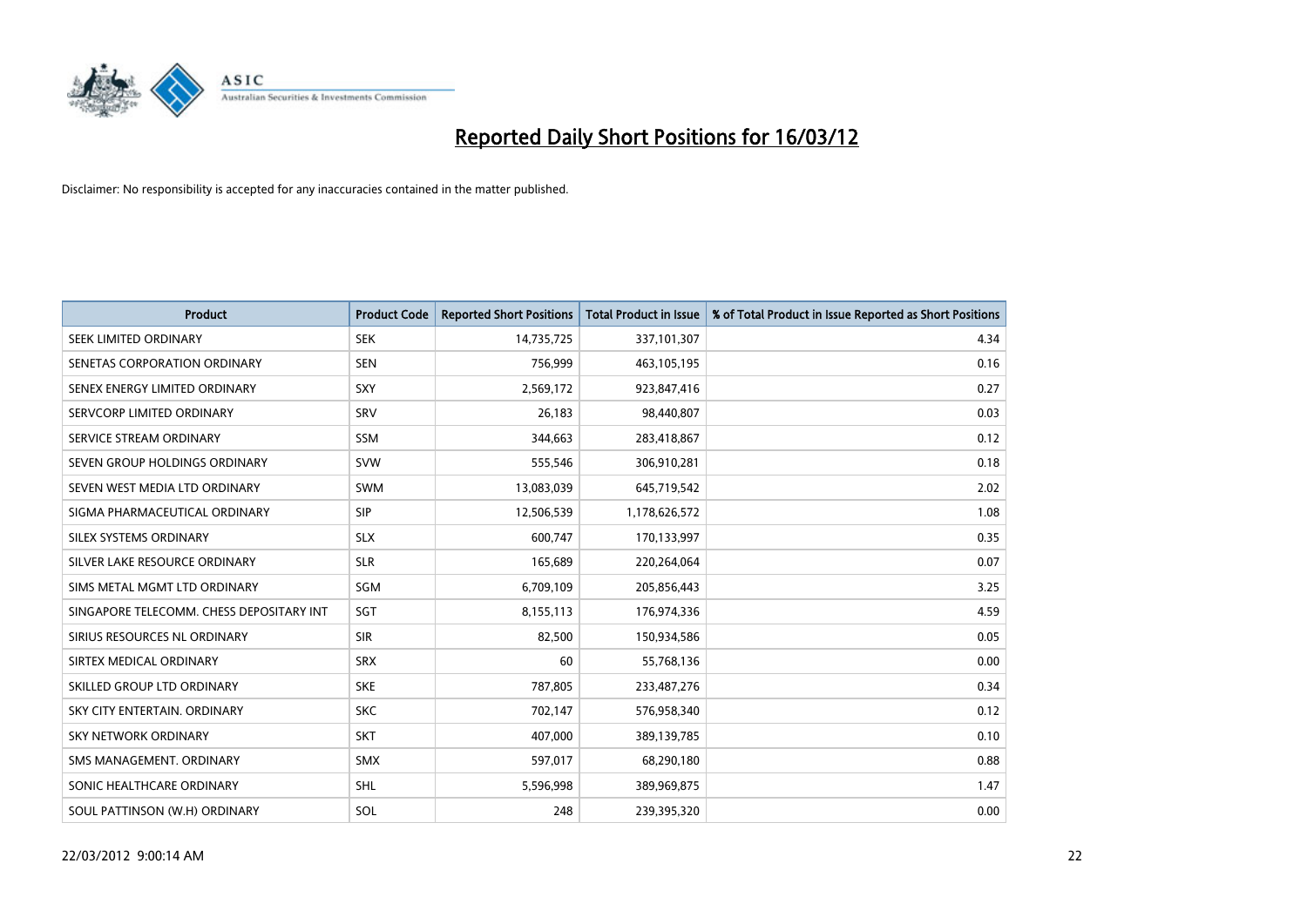

| <b>Product</b>                           | <b>Product Code</b> | <b>Reported Short Positions</b> | <b>Total Product in Issue</b> | % of Total Product in Issue Reported as Short Positions |
|------------------------------------------|---------------------|---------------------------------|-------------------------------|---------------------------------------------------------|
| SOUTH BOULDER MINES ORDINARY             | <b>STB</b>          | 121,059                         | 116,232,826                   | 0.10                                                    |
| SP AUSNET STAPLED SECURITIES             | <b>SPN</b>          | 1,736,657                       | 2,896,219,682                 | 0.05                                                    |
| SPARK INFRASTRUCTURE STAPLED NOTE & UNIT | SKI                 | 19,882,038                      | 1,326,734,264                 | 1.49                                                    |
| SPDR 200 FUND ETF UNITS                  | <b>STW</b>          | 8                               | 51,538,531                    | 0.00                                                    |
| SPECIALTY FASHION ORDINARY               | <b>SFH</b>          | 2,608,094                       | 192,086,121                   | 1.35                                                    |
| SPOTLESS GROUP LTD ORDINARY              | <b>SPT</b>          | 906,120                         | 265,454,407                   | 0.34                                                    |
| ST BARBARA LIMITED ORDINARY              | <b>SBM</b>          | 8,338,512                       | 325,615,389                   | 2.56                                                    |
| STANMORE COAL LTD ORDINARY               | <b>SMR</b>          | 17,231                          | 159,973,418                   | 0.01                                                    |
| STARPHARMA HOLDINGS ORDINARY             | SPL                 | 2,277,027                       | 280,772,451                   | 0.81                                                    |
| STH AMERICAN COR LTD ORDINARY            | SAY                 | 9,200                           | 257,785,604                   | 0.00                                                    |
| STHN CROSS MEDIA ORDINARY                | <b>SXL</b>          | 2,928,771                       | 705,766,444                   | 0.42                                                    |
| STOCKLAND UNITS/ORD STAPLED              | <b>SGP</b>          | 21,929,766                      | 2,282,906,147                 | 0.96                                                    |
| STRAITS RES LTD. ORDINARY                | SRQ                 | 831,373                         | 373,496,141                   | 0.23                                                    |
| <b>STW COMMUNICATIONS ORDINARY</b>       | SGN                 | 384,038                         | 362,798,351                   | 0.10                                                    |
| SUNCORP GROUP LTD ORDINARY               | <b>SUN</b>          | 14,047,685                      | 1,286,600,980                 | 1.08                                                    |
| SUNDANCE ENERGY ORDINARY                 | <b>SEA</b>          | 713,762                         | 277,098,474                   | 0.26                                                    |
| SUNDANCE RESOURCES ORDINARY              | <b>SDL</b>          | 7,463,042                       | 2,933,234,505                 | 0.25                                                    |
| SUNLAND GROUP LTD ORDINARY               | <b>SDG</b>          | 99,322                          | 201,578,526                   | 0.05                                                    |
| SUPER RET REP LTD ORDINARY               | <b>SUL</b>          | 1,301,444                       | 195,004,593                   | 0.65                                                    |
| <b>SWICK MINING ORDINARY</b>             | <b>SWK</b>          | 1,548                           | 237,024,970                   | 0.00                                                    |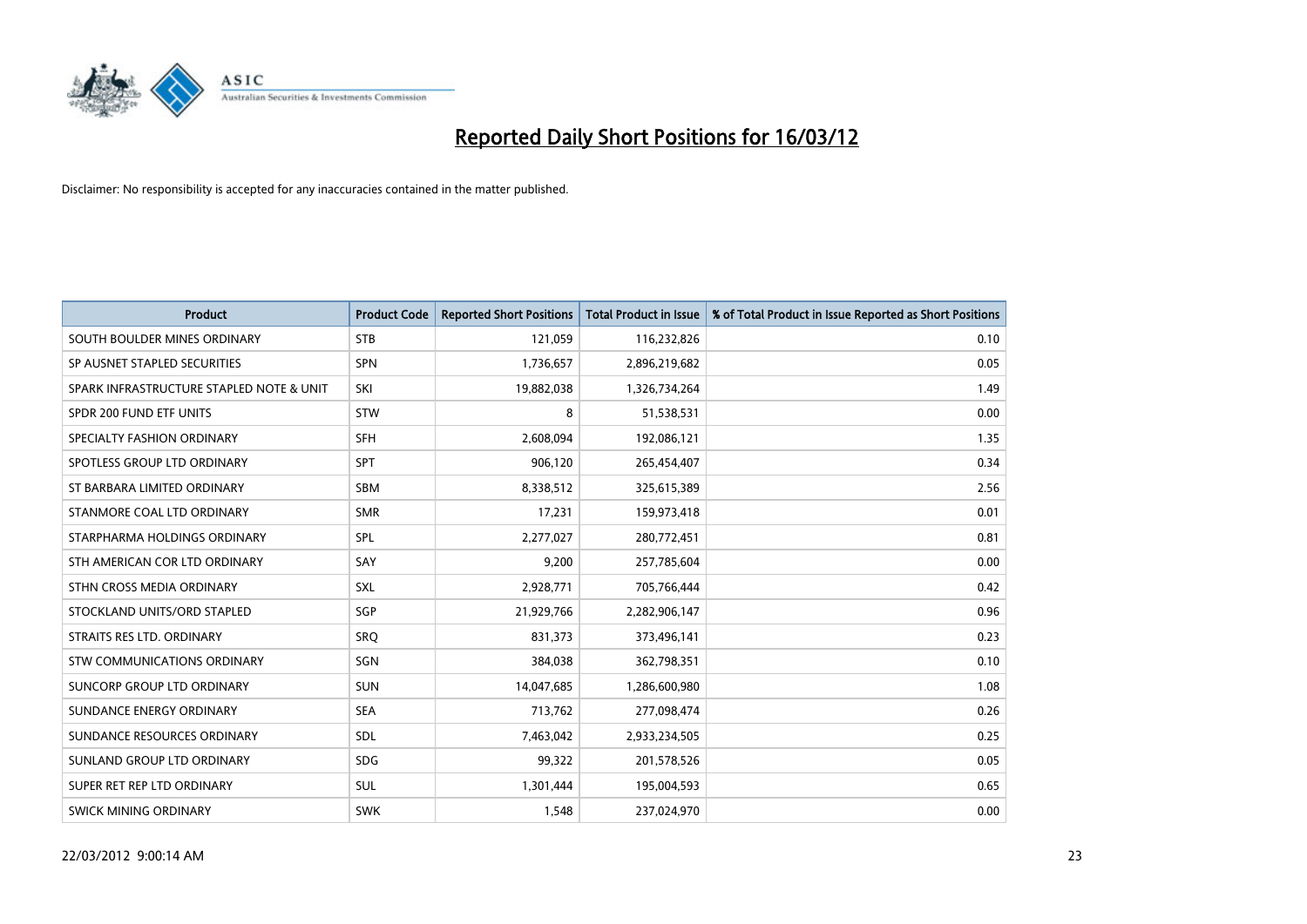

| <b>Product</b>                       | <b>Product Code</b> | <b>Reported Short Positions</b> | <b>Total Product in Issue</b> | % of Total Product in Issue Reported as Short Positions |
|--------------------------------------|---------------------|---------------------------------|-------------------------------|---------------------------------------------------------|
| SYD AIRPORT STAPLED US PROHIBIT.     | SYD                 | 4,679,270                       | 1,861,210,782                 | 0.24                                                    |
| SYMEX HOLDINGS ORDINARY              | <b>SYM</b>          | 6,633                           | 191,593,493                   | 0.00                                                    |
| TABCORP HOLDINGS LTD ORDINARY        | <b>TAH</b>          | 12,425,281                      | 712,805,880                   | 1.73                                                    |
| TALENT2 INTERNATION ORDINARY         | <b>TWO</b>          | $\overline{7}$                  | 147,403,701                   | 0.00                                                    |
| <b>TANAMI GOLD NL ORDINARY</b>       | <b>TAM</b>          | 136,613                         | 261,132,677                   | 0.05                                                    |
| TAP OIL LIMITED ORDINARY             | <b>TAP</b>          | 2,779,146                       | 241,295,311                   | 1.15                                                    |
| TASSAL GROUP LIMITED ORDINARY        | <b>TGR</b>          | 94,041                          | 146,304,404                   | 0.05                                                    |
| TATTS GROUP LTD ORDINARY             | <b>TTS</b>          | 16,036,254                      | 1,340,770,798                 | 1.19                                                    |
| TELECOM CORPORATION ORDINARY         | <b>TEL</b>          | 7,646,995                       | 1,925,427,596                 | 0.39                                                    |
| TELSTRA CORPORATION, ORDINARY        | <b>TLS</b>          | 37,204,981                      | 12,443,074,357                | 0.30                                                    |
| TEN NETWORK HOLDINGS ORDINARY        | <b>TEN</b>          | 61,711,097                      | 1,045,236,720                 | 5.92                                                    |
| TERANGA GOLD CORP CDI 1:1            | <b>TGZ</b>          | 117,035                         | 155,865,666                   | 0.05                                                    |
| TFS CORPORATION LTD ORDINARY         | <b>TFC</b>          | 91,926                          | 279,621,829                   | 0.03                                                    |
| THAKRAL HOLDINGS GRP ORDINARY/UNIT   | <b>THG</b>          | $\overline{2}$                  | 585,365,014                   | 0.00                                                    |
| THE REJECT SHOP ORDINARY             | <b>TRS</b>          | 1,450,277                       | 26,071,170                    | 5.56                                                    |
| THINKSMART LIMITED ORDINARY          | <b>TSM</b>          | 100,000                         | 138,432,658                   | 0.07                                                    |
| THOR MINING PLC CHESS DEPOSITARY 1:1 | <b>THR</b>          | 2,307                           | 222,489,120                   | 0.00                                                    |
| THORN GROUP LIMITED ORDINARY         | <b>TGA</b>          | 233,062                         | 146,374,703                   | 0.16                                                    |
| <b>TIGER RESOURCES ORDINARY</b>      | <b>TGS</b>          | 4,090,660                       | 671,948,102                   | 0.58                                                    |
| <b>TISHMAN SPEYER UNITS</b>          | <b>TSO</b>          | 738                             | 338,440,904                   | 0.00                                                    |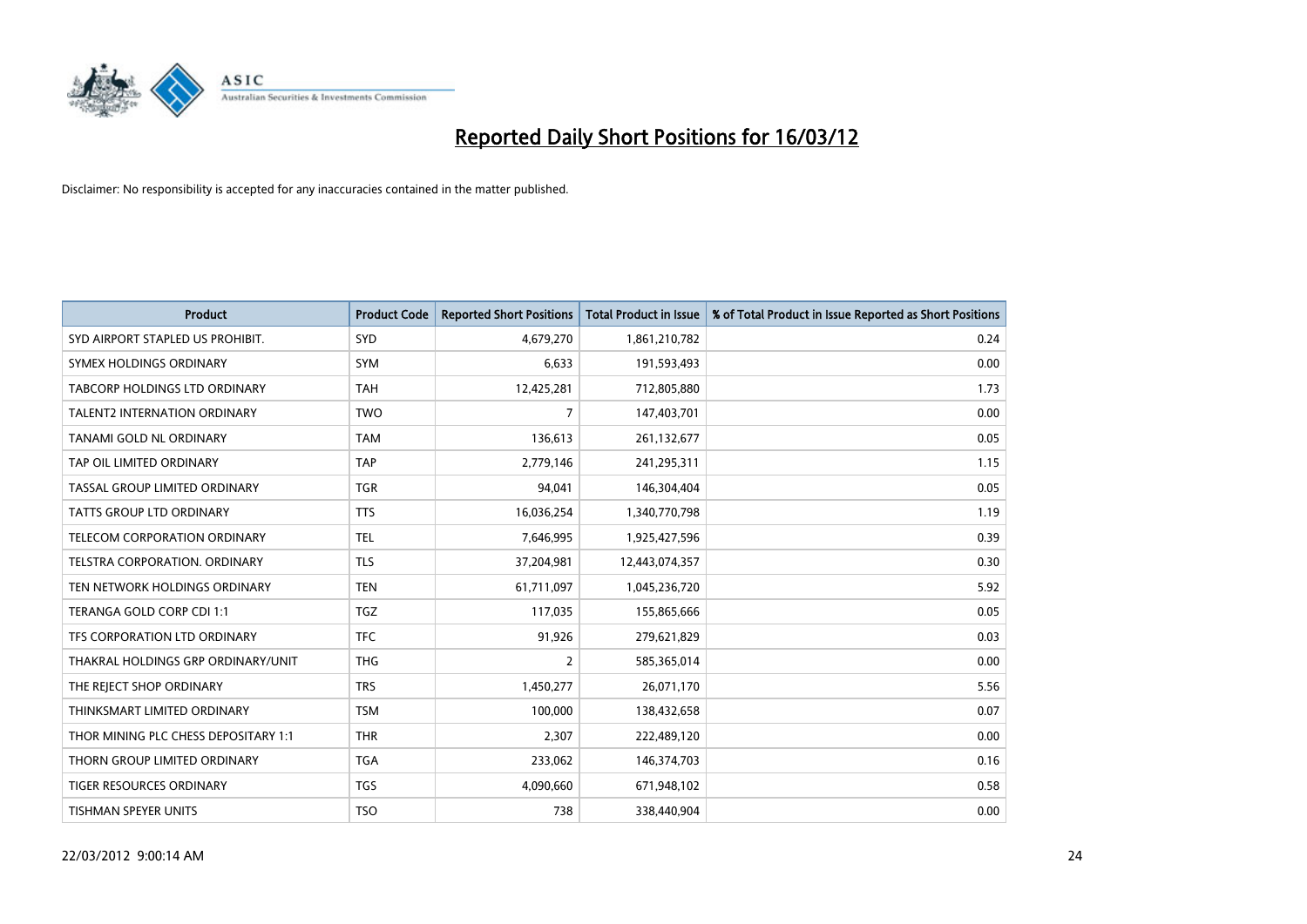

| <b>Product</b>                          | <b>Product Code</b> | <b>Reported Short Positions</b> | <b>Total Product in Issue</b> | % of Total Product in Issue Reported as Short Positions |
|-----------------------------------------|---------------------|---------------------------------|-------------------------------|---------------------------------------------------------|
| TNG LIMITED ORDINARY                    | <b>TNG</b>          | 4,321                           | 344,611,705                   | 0.00                                                    |
| TOLL HOLDINGS LTD ORDINARY              | <b>TOL</b>          | 27,015,627                      | 717,133,875                   | 3.74                                                    |
| TORO ENERGY LIMITED ORDINARY            | <b>TOE</b>          | 35,404                          | 975,436,676                   | 0.00                                                    |
| <b>TOWER LIMITED ORDINARY</b>           | <b>TWR</b>          | 689,519                         | 266,371,322                   | 0.26                                                    |
| TOX FREE SOLUTIONS ORDINARY             | <b>TOX</b>          | 62,746                          | 114,563,108                   | 0.05                                                    |
| TPG TELECOM LIMITED ORDINARY            | <b>TPM</b>          | 1,973,682                       | 793,808,141                   | 0.23                                                    |
| TRADE ME GROUP ORDINARY                 | <b>TME</b>          | 555                             | 395,745,510                   | 0.00                                                    |
| TRANSFIELD SERVICES ORDINARY            | <b>TSE</b>          | 3,719,773                       | 542,977,583                   | 0.69                                                    |
| TRANSPACIFIC INDUST, ORDINARY           | <b>TPI</b>          | 5,577,563                       | 1,578,209,025                 | 0.34                                                    |
| TRANSURBAN GROUP TRIPLE STAPLED SEC.    | <b>TCL</b>          | 6,425,957                       | 1,458,321,112                 | 0.43                                                    |
| TREASURY WINE ESTATE ORDINARY           | <b>TWE</b>          | 14,738,339                      | 647,227,144                   | 2.25                                                    |
| <b>TRINITY GROUP STAPLED SECURITIES</b> | <b>TCQ</b>          | 3,419                           | 193,235,631                   | 0.00                                                    |
| TROY RESOURCES LTD ORDINARY             | <b>TRY</b>          | 51,099                          | 88,929,149                    | 0.05                                                    |
| <b>UGL LIMITED ORDINARY</b>             | UGL                 | 4,581,134                       | 166,315,038                   | 2.75                                                    |
| UNILIFE CORPORATION CDI 6:1             | <b>UNS</b>          | 211,168                         | 263,797,950                   | 0.07                                                    |
| UNITY MINING LTD ORDINARY               | <b>UML</b>          | 65,000                          | 512,671,740                   | 0.01                                                    |
| VDM GROUP LIMITED ORDINARY              | <b>VMG</b>          | 11,116                          | 933,728,267                   | 0.00                                                    |
| <b>VENTURE MINERALS ORDINARY</b>        | <b>VMS</b>          | 287,300                         | 232,468,592                   | 0.12                                                    |
| <b>VIEW RESOURCES LTD ORDINARY</b>      | <b>VRE</b>          | 1,760                           | 881,953,670                   | 0.00                                                    |
| <b>VIRGIN AUS HLDG LTD ORDINARY</b>     | <b>VAH</b>          | 4,446,782                       | 2,210,197,600                 | 0.20                                                    |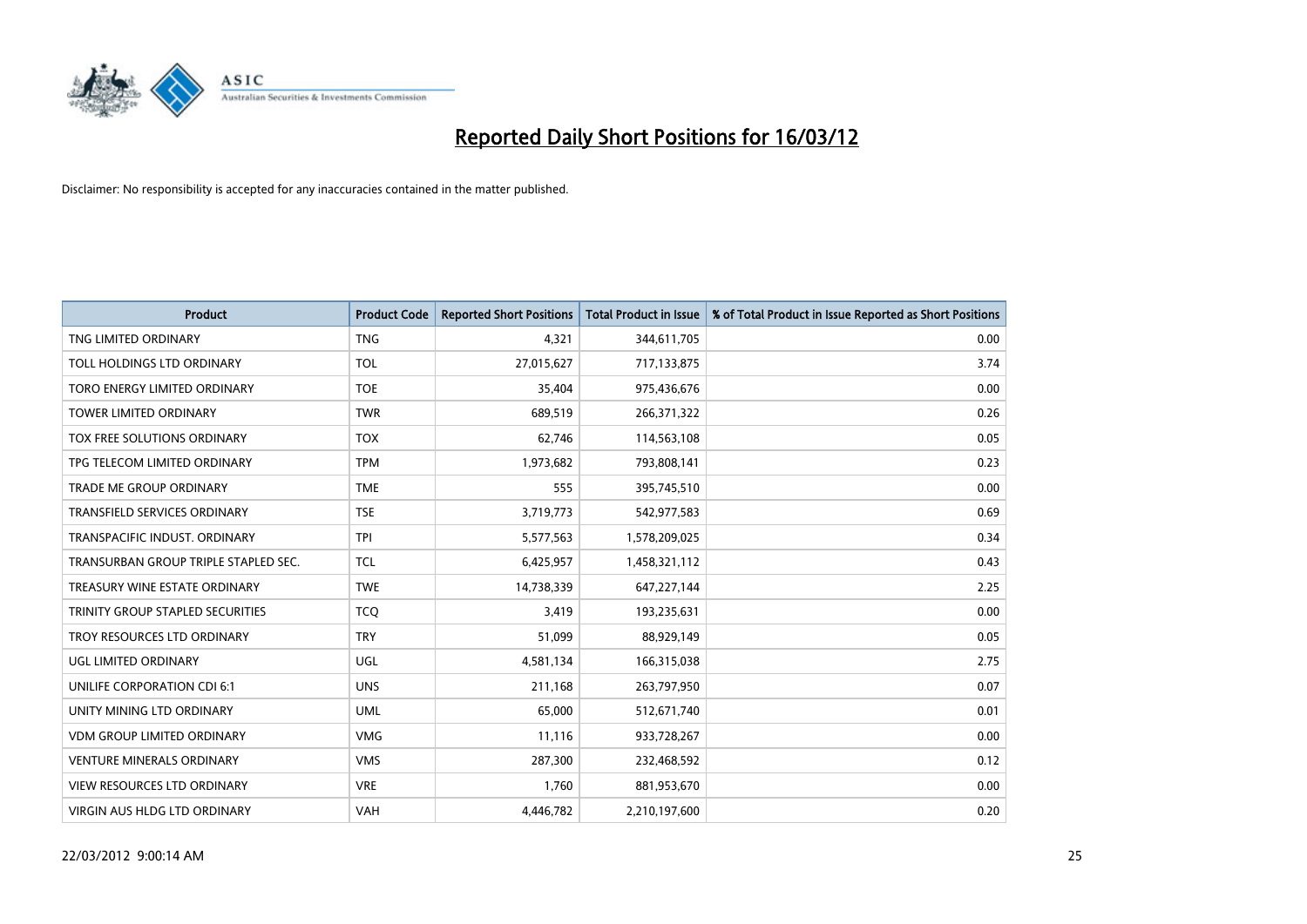

| <b>Product</b>                         | <b>Product Code</b> | <b>Reported Short Positions</b> | <b>Total Product in Issue</b> | % of Total Product in Issue Reported as Short Positions |
|----------------------------------------|---------------------|---------------------------------|-------------------------------|---------------------------------------------------------|
| <b>VITA GROUP LTD ORDINARY</b>         | <b>VTG</b>          | 75,190                          | 142,499,800                   | 0.05                                                    |
| VITERRA INC CDI 1:1                    | <b>VTA</b>          | 3,838                           | 68,629,939                    | 0.01                                                    |
| WATPAC LIMITED ORDINARY                | <b>WTP</b>          | 16,461                          | 184,332,526                   | 0.00                                                    |
| <b>WDS LIMITED ORDINARY</b>            | <b>WDS</b>          | 1,350                           | 144,740,614                   | 0.00                                                    |
| WEBJET LIMITED ORDINARY                | <b>WEB</b>          | 69,100                          | 72,584,641                    | 0.09                                                    |
| <b>WESFARMERS LIMITED ORDINARY</b>     | <b>WES</b>          | 26,665,980                      | 1,006,485,848                 | 2.63                                                    |
| WESFARMERS LIMITED PARTIALLY PROTECTED | <b>WESN</b>         | 2,225,148                       | 150,586,314                   | 1.49                                                    |
| WESTERN AREAS NL ORDINARY              | <b>WSA</b>          | 6,914,217                       | 179,735,899                   | 3.83                                                    |
| WESTERN DESERT RES. ORDINARY           | <b>WDR</b>          | 948                             | 208,719,203                   | 0.00                                                    |
| WESTFIELD GROUP ORD/UNIT STAPLED SEC   | <b>WDC</b>          | 16,274,726                      | 2,308,988,539                 | 0.69                                                    |
| WESTFIELD RETAIL TST UNIT STAPLED      | <b>WRT</b>          | 43,689,488                      | 3,054,166,195                 | 1.43                                                    |
| WESTPAC BANKING CORP ORDINARY          | <b>WBC</b>          | 53,178,855                      | 3,054,129,398                 | 1.71                                                    |
| WHITE ENERGY COMPANY ORDINARY          | <b>WEC</b>          | 2,299,921                       | 316,104,241                   | 0.73                                                    |
| WHITEHAVEN COAL ORDINARY               | <b>WHC</b>          | 6,801,056                       | 496,245,083                   | 1.35                                                    |
| WHK GROUP LIMITED ORDINARY             | <b>WHG</b>          | 111,983                         | 265,200,652                   | 0.04                                                    |
| WIDE BAY AUST LTD ORDINARY             | <b>WBB</b>          | 75,019                          | 35,844,879                    | 0.21                                                    |
| <b>WILDHORSE ENERGY ORDINARY</b>       | <b>WHE</b>          | 26,413                          | 250,928,627                   | 0.01                                                    |
| WINDIMURRA VANADIUM ORDINARY           | <b>WVL</b>          | 163,685                         | 154,278,674                   | 0.11                                                    |
| WOODSIDE PETROLEUM ORDINARY            | <b>WPL</b>          | 5,983,861                       | 805,671,604                   | 0.73                                                    |
| WOOLWORTHS LIMITED ORDINARY            | <b>WOW</b>          | 4,177,294                       | 1,226,894,810                 | 0.31                                                    |